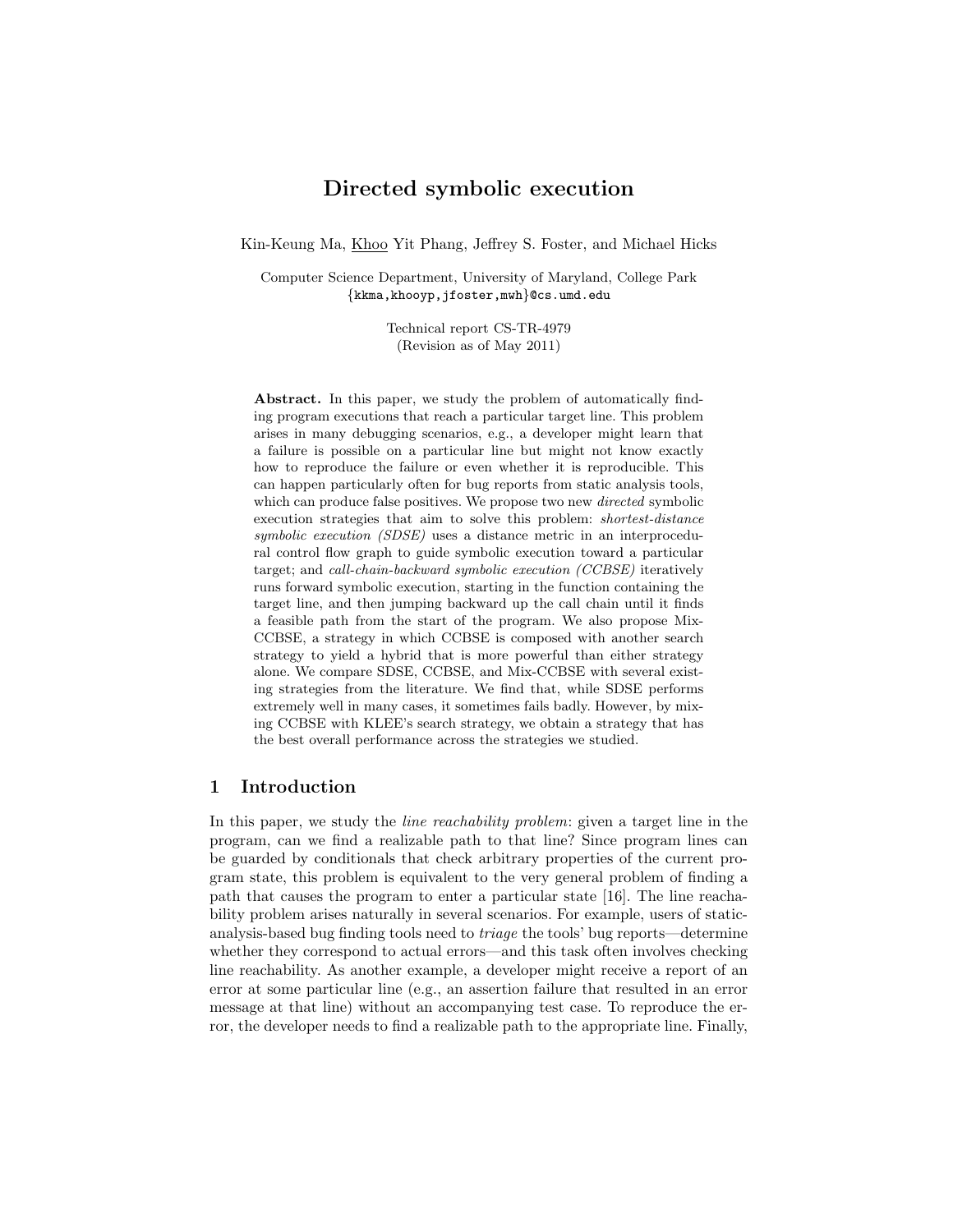when trying to understand an unfamiliar code base, it is often useful to discover under what circumstances particular lines of code are executed.

In this paper, we explore using symbolic execution to solve the line reachability problem. Symbolic executors work by running the program, computing over both concrete values and expressions that include symbolic variables, which are unknowns that range over various sets of values, e.g., integers, strings, etc. [21, 3, 18, 32]. When a symbolic executor encounters a conditional whose guard depends on a symbolic variable, it invokes a theorem prover (e.g., an SMT solver such as Z3 [8], Yices [9], or STP [12]) to determine which branches are feasible. If both are, the symbolic execution conceptually forks, exploring both branches.

Symbolic execution is an attractive approach to solving line reachability, because it is complete, meaning any path it finds is realizable, and the symbolic executor can even construct a concrete test case that takes that path (using the SMT solver). However, symbolic executors cannot explore all program paths, and hence must make heuristic choices about which paths to take. There is a significant body of work exploring such heuristics [15, 6, 5, 26, 4, 41], but the focus of most prior work is on increasing symbolic execution's useful coverage in general, rather than trying to reach certain lines in particular, as is the goal of the current work. We are aware of one previously proposed approach, execution synthesis [42], for using symbolic execution to solve the line reachability problem; we discuss execution synthesis in conjunction with our experiments in Section 4.

We propose two new *directed* symbolic execution search strategies for line reachability. First, we propose *shortest-distance symbolic execution (SDSE)*, which guides symbolic execution using distance computed in an interprocedural controlflow graph (ICFG). More specifically, when the symbolic executor is deciding which path to continue executing, it will pick the path that currently has the shortest distance to the target line in the ICFG. SDSE is inspired by a heuristic used in the coverage-based search strategy from KLEE [5], but adapted to focus on a single target line, rather than all uncovered lines.

Second, we propose call-chain-backward symbolic execution (CCBSE), which starts at the target line and works backward until it finds a realizable path from the start of the program, using standard forward symbolic execution as a subroutine. More specifically, suppose target line  $l$  is inside function  $f$ . CCBSE begins forward symbolic execution from the start of  $f$ , looking for paths to  $l$ . Since CCBSE does not know how f is called, it sets all of  $f$ 's inputs (parameters and global variables) to be purely symbolic. This initial execution yields a set of partial paths  $\bar{p}$  that start at f and lead to l; in a sense, these partial paths summarize selected behavior of  $f$ . Next, CCBSE finds possible callers of  $f$ , and for each such caller  $g$ , CCBSE runs forward symbolic execution from its start (again setting  $g$ 's inputs symbolic), now searching for paths that call  $f$ . For each such path p, it attempts to continue down paths  $p'$  in  $\overline{p}$  until reaching l. For those extended paths  $p + p'$  that are feasible, it adds them to  $\bar{p}$ . (An extended path may be infeasible because the precondition needed for  $p'$  may not be satisfied by p.) This process continues, working backward up the call chain until CCBSE finds a path from the start of the program to  $l$ , or the process times out.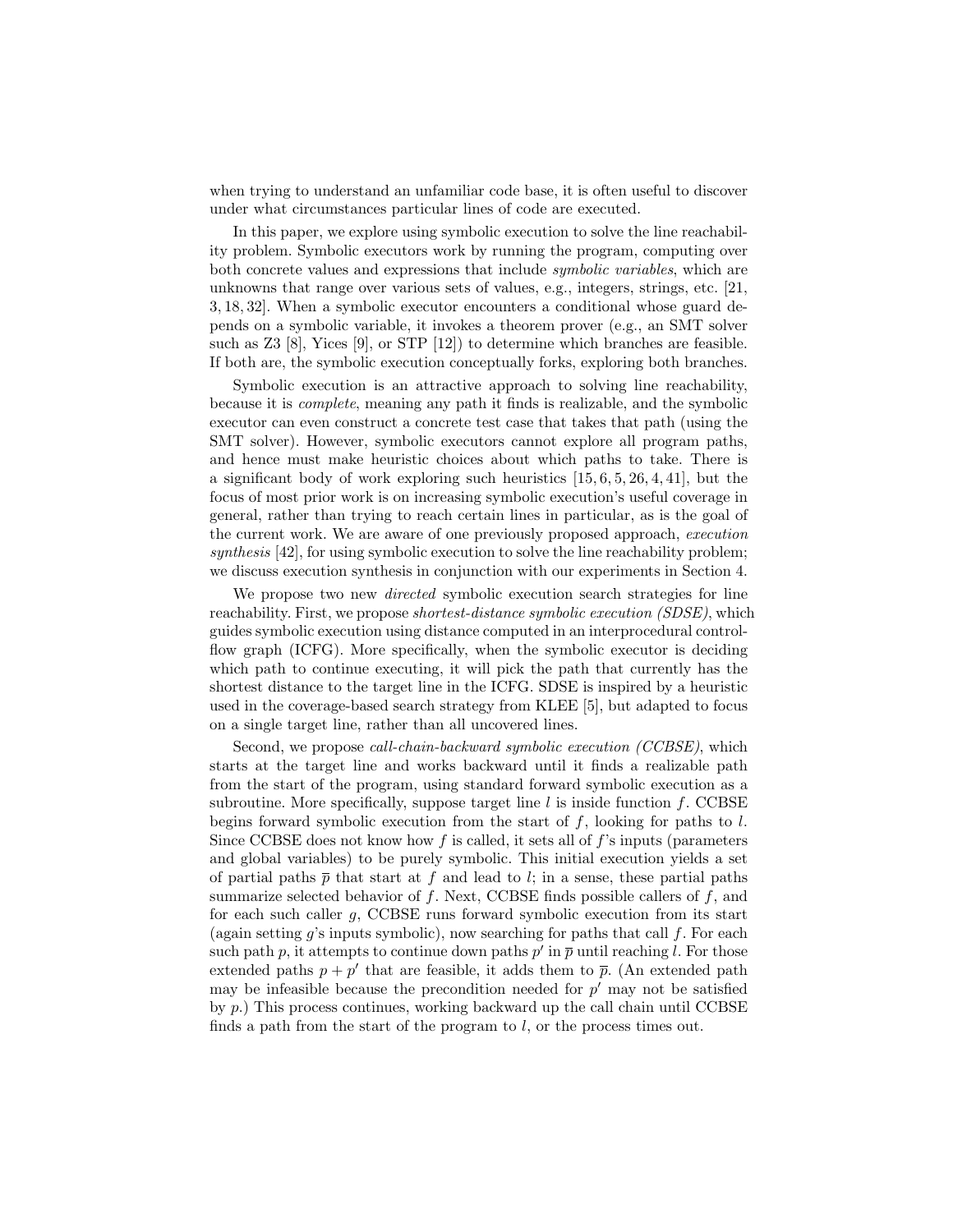Notice that by using partial paths to summarize function behavior, CCBSE can reuse the machinery of symbolic execution to concatenate paths together. This is technically far simpler than working with a constraint language that explicitly summarizes function behavior in terms of parameters, return value, global variables, and the heap (including pointers and aliasing).

The key insight motivating CCBSE is that the closer forward symbolic execution starts relative to the target line, the better the chances it finds paths to that line. If we are searching for a line that is only reachable on a few paths along which many branches are possible, then combinatorially there is a very small chance that a standard symbolic executor will make the right choices and find that line. By starting closer to the line we are searching for, CCBSE explores shorter paths with fewer branches, and so is more likely to reach that line.

CCBSE imposes some additional overhead, and so it does not always perform as well as a forward execution strategy. Thus, we also introduce mixed-strategy CCBSE (Mix-CCBSE), which combines CCBSE with another forward search. In Mix-CCBSE, we alternate CCBSE with some forward search strategy S. If S encounters a path  $p$  that was constructed in CCBSE, we try to follow  $p$  to see if we can reach the target line, in addition to continuing  $S$  normally. In this way, Mix-CCBSE can perform better than CCBSE and S run separately—compared to CCBSE, it can jump over many function calls from the program start to reach the paths being constructed; and compared to  $S$ , it can short-circuit the search once it encounters a path built up by CCBSE.

We implemented SDSE, CCBSE, and Mix-CCBSE in Otter, a C source code symbolic executor we previously developed [36]. We also extended Otter with two popular forward search strategies from KLEE [5] and SAGE [17]; for a baseline, we also include a random path search that flips a coin at each branch. We evaluated the effectiveness of our directed search strategies on the line reachability problem, comparing against the existing search strategies. We ran each strategy on 6 different GNU Coreutils programs [7], looking in each program for one line that contains a previously identified fault. We also compared the strategies on synthetic examples intended to illustrate the strengths of SDSE and CCBSE. We found that, while SDSE performs extremely well on many programs, it can fall short very badly under certain program patterns. By mixing CCBSE with KLEE, we obtain a strategy that has the best overall performance across all strategies. Our results suggest that directed symbolic execution is a practical and effective new approach to solving the line reachability problem.

## 2 Overview and motivating examples

In this section we present an overview of our ideas—SDSE, CCBSE, and Mix-CCBSE—for directed symbolic execution. We will refer to Otter, our symbolic execution framework, to make our explanations concrete (and to save space), but the basic ideas apply to any symbolic execution tool [21, 15, 5, 19].

Figure 1 diagrams the architecture of Otter and gives pseudocode for its main scheduling loop. Otter uses CIL [30] to produce a control-flow graph from the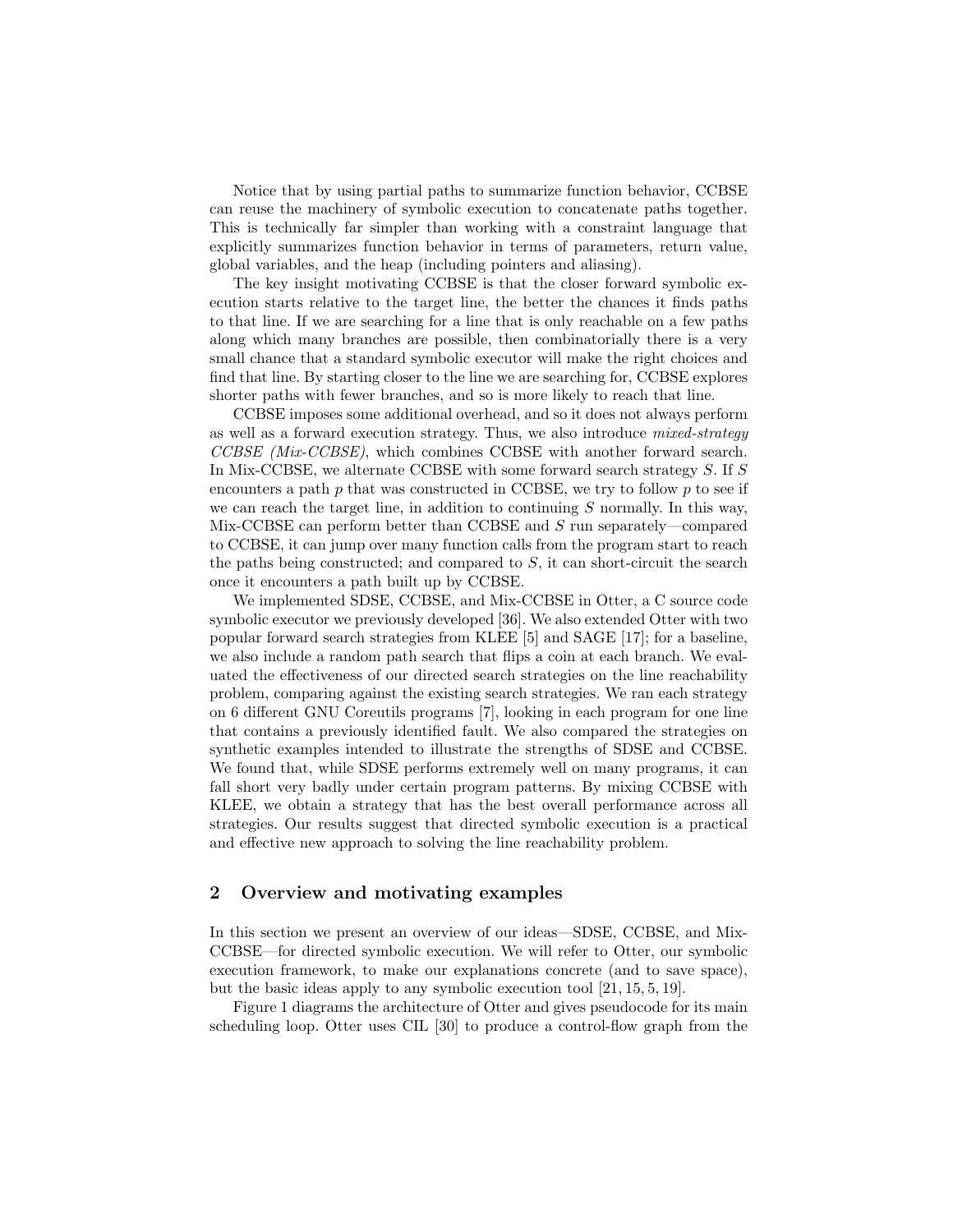

Fig. 1. The architecture of the Otter symbolic execution engine.

input C program. Then it calls a *state initializer* to construct an initial symbolic execution state, which it stores in worklist, used by the scheduler. A state includes the stack, heap, program counter, and path taken to reach the current position. In traditional symbolic execution, which we call forward symbolic execution, the initial state begins execution at the start of main. The scheduler extracts a state from the worklist via pick and symbolically executes the next instruction by calling step. As Otter executes instructions, it may encounter conditionals whose guards depend on symbolic variables. At these points, Otter queries STP [12], an SMT solver, to see if legal valuations of the symbolic variables could make either or both branches possible, and whether an error such as an assertion failure may occur. The symbolic executor will return these states to the scheduler, and those that are incomplete (i.e., non-terminal) are added back to the worklist. The call to manage targets guides CCBSE's backward search, and is discussed further in Section 3.2.

### 2.1 Forward symbolic execution

Different forward symbolic execution strategies are distinguished by their implementation of the pick function. In Otter we have implemented, among others, three search strategies proposed in the literature:

Random Path  $(RP)$  [5] is a probabilistic version of breadth-first search. RP randomly chooses from the worklist states, weighing a state with a path of length n by  $2^{-n}$ . Thus, this approach favors shorter paths, but treats all paths of the same length equally.

KLEE [5] uses a round-robin of RP and what we call *closest-to-uncovered*, which computes the distance between the end of each state's path and the closest uncovered node in the interprocedural control-flow graph and then randomly chooses from the set of states weighed inversely by distance. To our knowledge, KLEE's algorithm has not been described in detail in the literature; we studied it by examining KLEE's source code [22].

SAGE [17] uses a coverage-guided generational search to explore states in the execution tree. At first, SAGE runs the initial state until the program terminates by randomly choosing a state to run whenever the symbolic execution core returns multiple states. It stores the remaining states into the worklist as the first generation children. Next, SAGE runs each of the first generation children to completion, in the same manner as the initial state, but separately grouping the grandchildren by their first generation parent. After exploring the first generation, SAGE explores subsequent generations (children of the first generation,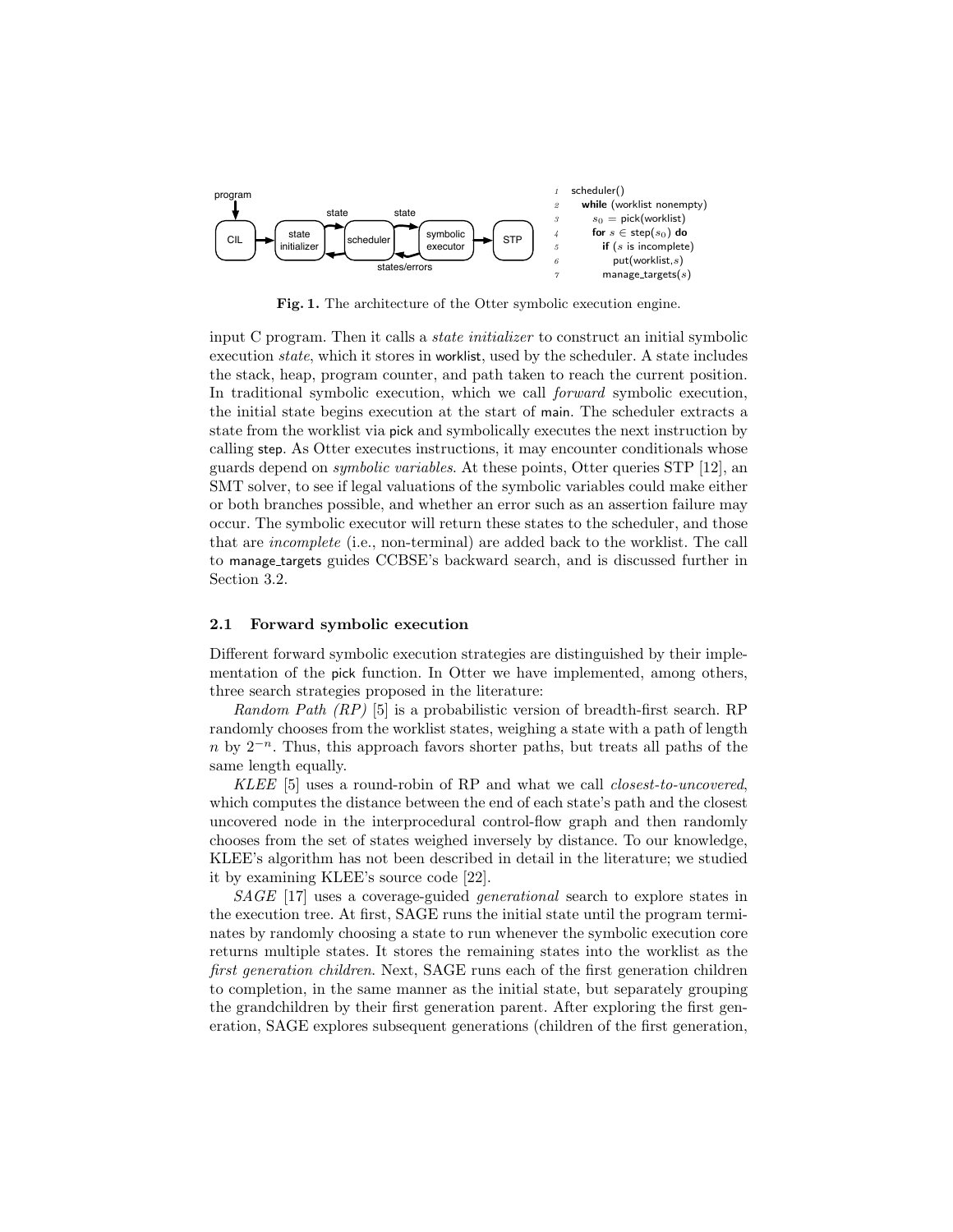

Fig. 2. Example illustrating SDSE's potential benefit.

grandchildren of the first generation, etc) in a more intermixed fashion, using a block coverage heuristic to determine which generations to explore first.

### 2.2 Shortest-distance symbolic execution

To see how SDSE works, consider the code in Figure 2, which performs commandline argument processing followed by some program logic, a pattern common to many programs. This program first enters a loop that iterates up to argc times, processing the i<sup>th</sup> command-line argument in argv during iteration i. If the argument is 'b', the program sets  $b[n]$  to 1 and increments n (line 8); otherwise, the program calls foo. A potential buffer overflow could occur at line 8 when more than four arguments are 'b'; we add an assertion on line 7 to ensure this overflow does not occur. After the arguments are processed, the program enters a loop that reads and processes character inputs (lines 12 and below).

Suppose we would like to reason about a possible failure of the assertion. Then we can run this program with symbolic inputs, which we achieve with the calls on line 3 to the special built-in function symbolic. The right half of the figure illustrates the possible program paths the symbolic executor can explore on the first five iterations of the argument-processing loop. Notice that for five loop iterations there is only 1 path that reaches the failing assertion out of  $\sum_{n=0}^{4} 3 \times 2^{n} = 93$  total paths. Moreover, the assertion is no longer reachable once exploration has advanced past the argument-processing loop.

In this example, RP would have only a small chance of finding the overflow, since it will be biased towards exploring edges before the buffer overflow. A symbolic executor using KLEE or SAGE would focus on increasing coverage to all lines, wasting significant time exploring paths through the loop at the end of the program, which does not influence this buffer overflow.

In contrast, SDSE works very well in this example, with line 7 set as the target. Consider the first iteration of the loop. The symbolic executor will branch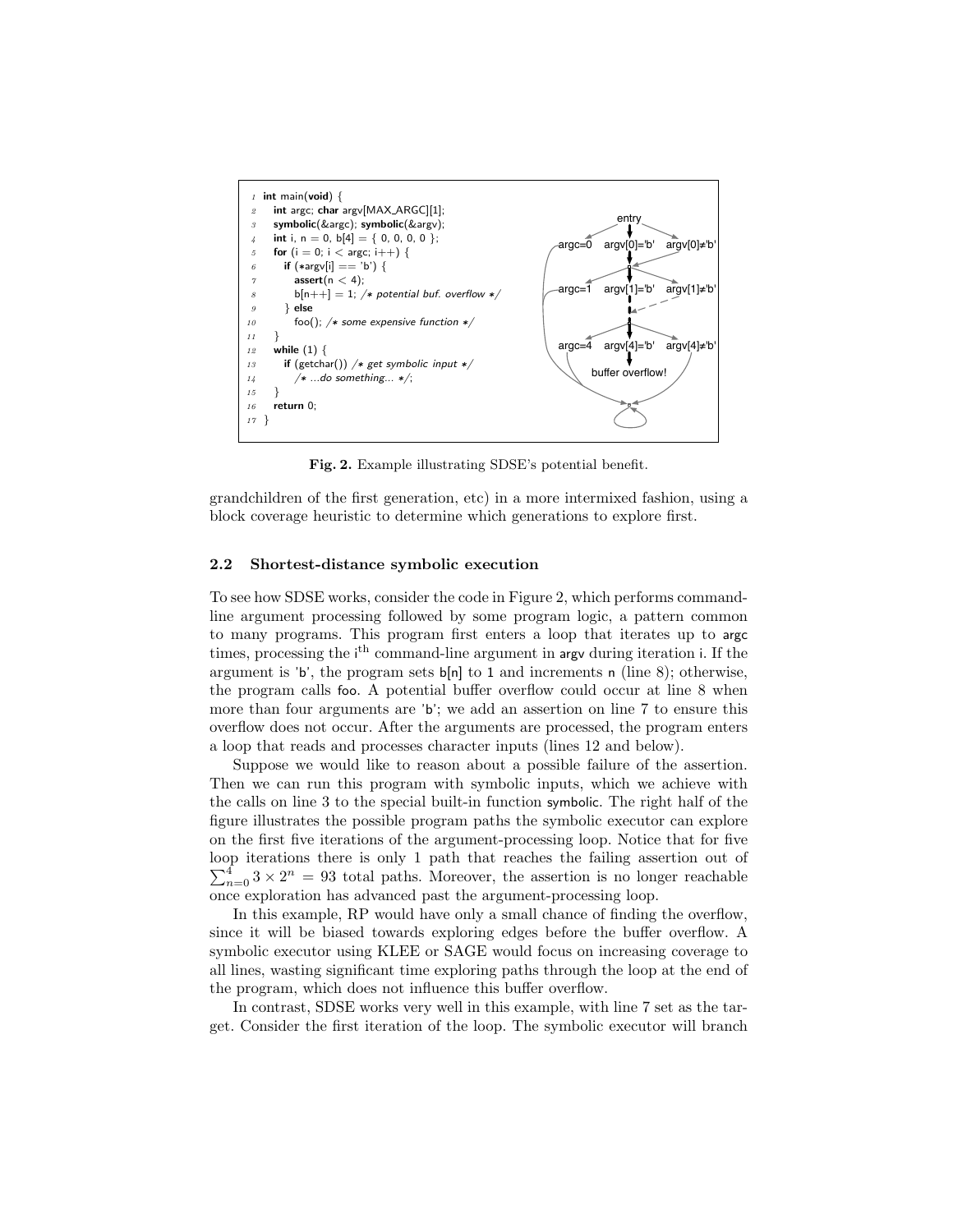

Fig. 3. Example illustrating CCBSE's potential benefit.

upon reaching the loop guard, and will choose to execute the first instruction of the loop, which is two lines away from the assertion, rather than the first instruction after the loop, which can no longer reach the assertion. Next, on line 6, the symbolic executor takes the true branch, since that reaches the assertion itself immediately. Then, determining that the assertion is true, it will run the next line, since it is only three lines away from the assertion and hence closer than paths that go through foo (which were deferred by the choice to go to the assertion). Then the symbolic executor will return to the loop entry, repeating the same process for subsequent iterations. As a result, SDSE explores the central path shown in bold in the figure, and thereby quickly find the assertion failure.

### 2.3 Call-chain-backward symbolic execution

SDSE is often very effective, but there are cases on which it does not do well—in particular, SDSE is less effective when there are many potential paths to the target line, but there are only a few, long paths that are realizable. In these situations, CCBSE can sometimes work dramatically better.

Consider the code in Figure 3. This program initializes m and n to be symbolic and then loops, calling  $f(m, n)$  when  $m == i$  for  $i \in [0, 1000)$ . The loop in lines 12–16 iterates through n's least significant bits (stored in a during iteration), incrementing sum by  $a+1$  for each non-zero a. Finally, if sum  $== 0$  and  $m == 7$ , the failing assertion on line 19 is reached. Otherwise, the program falls into an infinite loop, as sum and m are never updated in the loop.

RP, KLEE, SAGE, and SDSE all perform poorly on this example. SDSE gets stuck at the very beginning: in main's for-loop, it immediately steps into f when  $m == 0$ , as this is the "fastest" way to reach the assertion inside f according to the ICFG. Unfortunately, the guard of the assertion is never satisfied when m is 0, and therefore SDSE gets stuck in the infinite loop. SAGE is very likely to get stuck, because the chance of SAGE's first generation entering f with the right argument  $(m == 7)$  is extremely low, and SAGE always runs its first generation to completion, and hence will execute the infinite loop forever. RP and KLEE will also reach the assertion very slowly, since they waste time executing f where  $m \neq 7$ ; none of these paths lead to the assertion failure.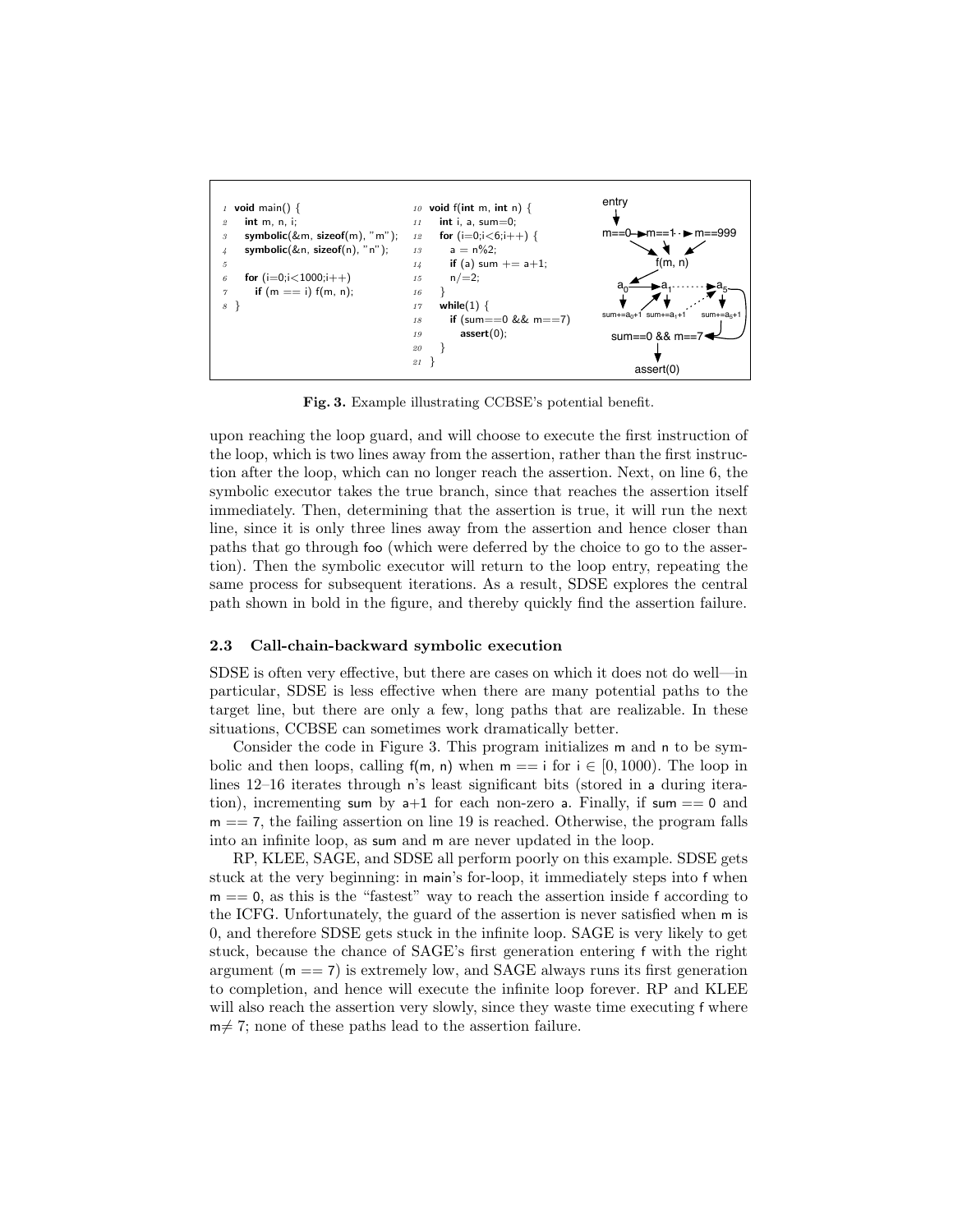

Fig. 4. Example illustrating Mix-CCBSE's potential benefit.

In contrast, CCBSE begins by running f with both parameters m and n set to symbolic, as CCBSE does not know what values might be passed to f. Hence, CCBSE will explore all  $2^6$  paths induced by the for loop, and one of them, say p, will reach the assertion. Since m is purely symbolic,  $m == 7$  is satisfiable. Then inside main, CCBSE explores various paths that reach the call to f and then try to follow  $p$ ; hence CCBSE is able to short-circuit evaluation inside of  $f$  (in particular, the  $2<sup>6</sup>$  branching induced by the for-loop), and thus quickly find a realizable path to the failure.

### 2.4 Mixing CCBSE with forward search

While CCBSE may find a path more quickly, it comes with a cost: its queries tend to be more complex than in forward search, and it can spend significant time trying paths that start in the middle of the program but are ultimately infeasible. Consider Figure 4, a modified version of the code in Figure 3. Here, main calls function g, which acts as main did in Figure 3, with some  $m \geq 30$ (line 6), and the assertion in f is reachable only when  $m = 37$  (line 23). All other strategies fail in the same manner as they do in Figure 3.

However, CCBSE also fails to perform well here, as it does not realize that m is at least 30, and therefore considers ultimately infeasible conditions  $0 \le m \le 36$ in f. With Mix-CCBSE, however, we conceptually start forward symbolic execution from main at the same time that CCBSE ("backward search") is run. The backward search, just like CCBSE, finds a path from f's entry to the assertion, but then gets stuck in finding a path from g's entry to the same assertion. However, in the forward search, g is called with  $m \geq 30$ , and therefore f is always called with  $m \geq 30$ , making it hit the right condition  $m == 37$  very soon thereafter. Notice that, in this example, the backward search must find the path from f's entry to the assertion *before* f is called with  $m = 37$  in the forward search in order for the two searches to match up (e.g., there are enough instructions to run in line 5). Should this not happen, Mix-CCBSE degenerates to its constituents running independently in parallel, which is the worst case.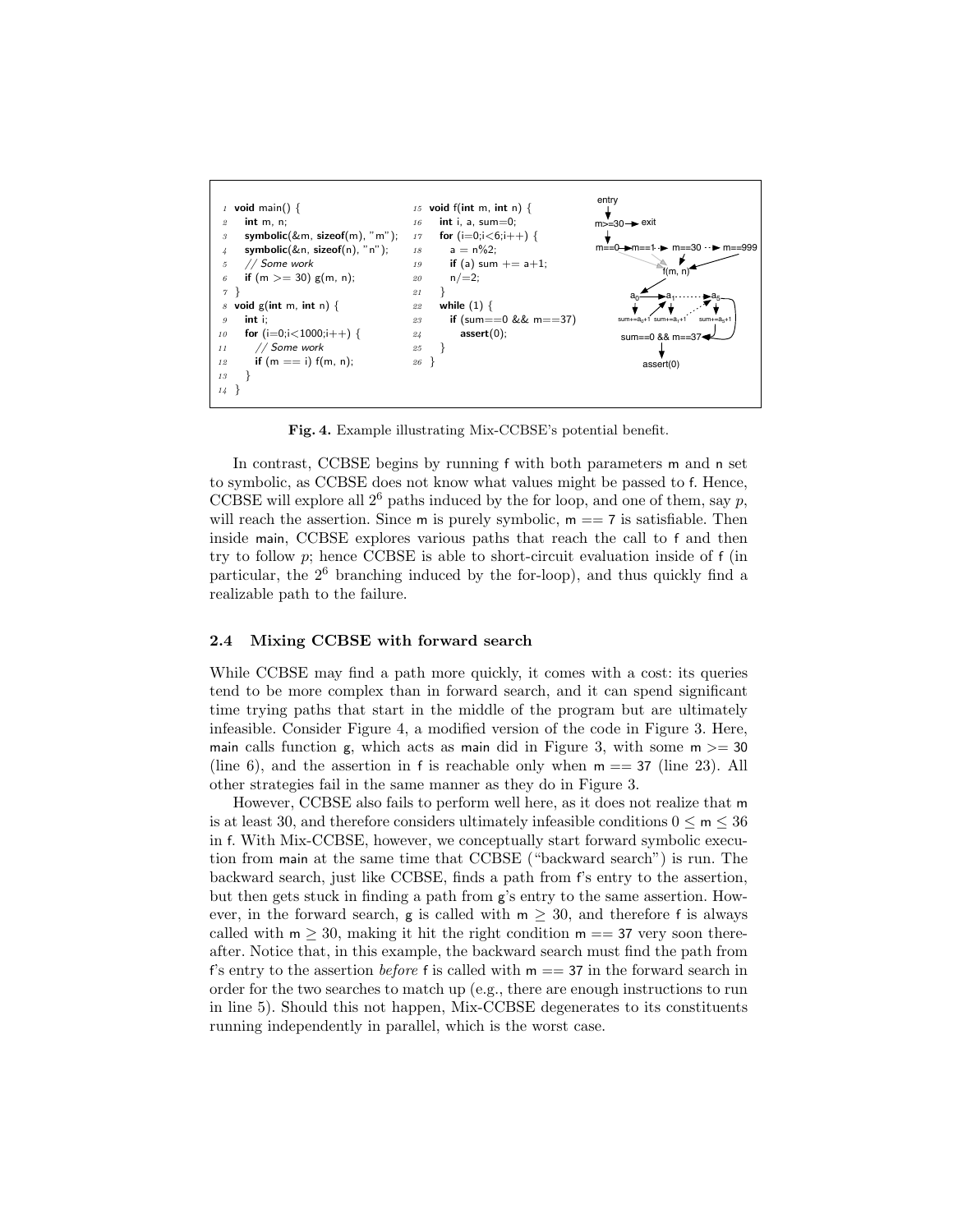

(a) Example of a PN -path in an interprocedural control-flow graph. (b) Grammar of PN paths.

Fig. 5. SDSE distance computation.

## 3 Directed symbolic execution

In this section we present the details of our implementations of SDSE, CCBSE, and Mix-CCBSE in Otter.

### 3.1 Shortest-distance symbolic execution

SDSE is implemented as a pick function from Figure 1. As previously described, SDSE chooses the state on the worklist with the shortest distance to target. We compute distances over an interprocedural control-flow graph (ICFG) [24], in which function call sites are split into *call nodes* and *return nodes*, with *call edges* connecting call nodes to function entries and return edges connecting function exits to return nodes. For each call site  $i$ , we label call and return edges by  $(i \text{ and } )_i$ , respectively. Figure 5(a) shows an example ICFG for a program in which main calls foo twice; here call i to foo is labeled foo<sup>i</sup>.

We define the distance-to-target metric to be the length of the shortest path in the ICFG from an instruction to the target, such that the path contains no mismatched calls and returns. Formally, we can define such paths as those whose sequence of edge labels form a string produced from the PN grammar shown in Figure 5(b). In this grammar, developed by Fähndrich et al  $[11, 35]$ , S-paths correspond to those that exactly match calls and returns; N-paths correspond to entering functions only; and P-paths correspond to exiting functions only. For example, the dotted path in Figure  $5(a)$  is a  $PN$ -path: it traverses the matching  $(f_{\rho o^0}$  and  $)_{f_{\rho o^0}}$  edges, and then traverses  $(f_{\rho o^1}$  to the target. Notice that we avoid conflating edges of different call sites by matching  $(i \text{ and } )_i$  edges, and thus we can statically compute a context-sensitive distance-to-target metric.

PN -reachability was previously used for conservative static analysis [11, 35, 23]. However, in SDSE, we are always asking about PN -reachability from the current instruction. Hence, rather than solve reachability for an arbitrary initial P-path segment (which would correspond to asking about distances from the current instruction in all calling contexts of that instruction), we restrict the initial P-path segment to the functions on the current call stack. For performance, we statically pre-compute N-path and S-path distances for all instructions to the target and combine them with P-path distances on demand.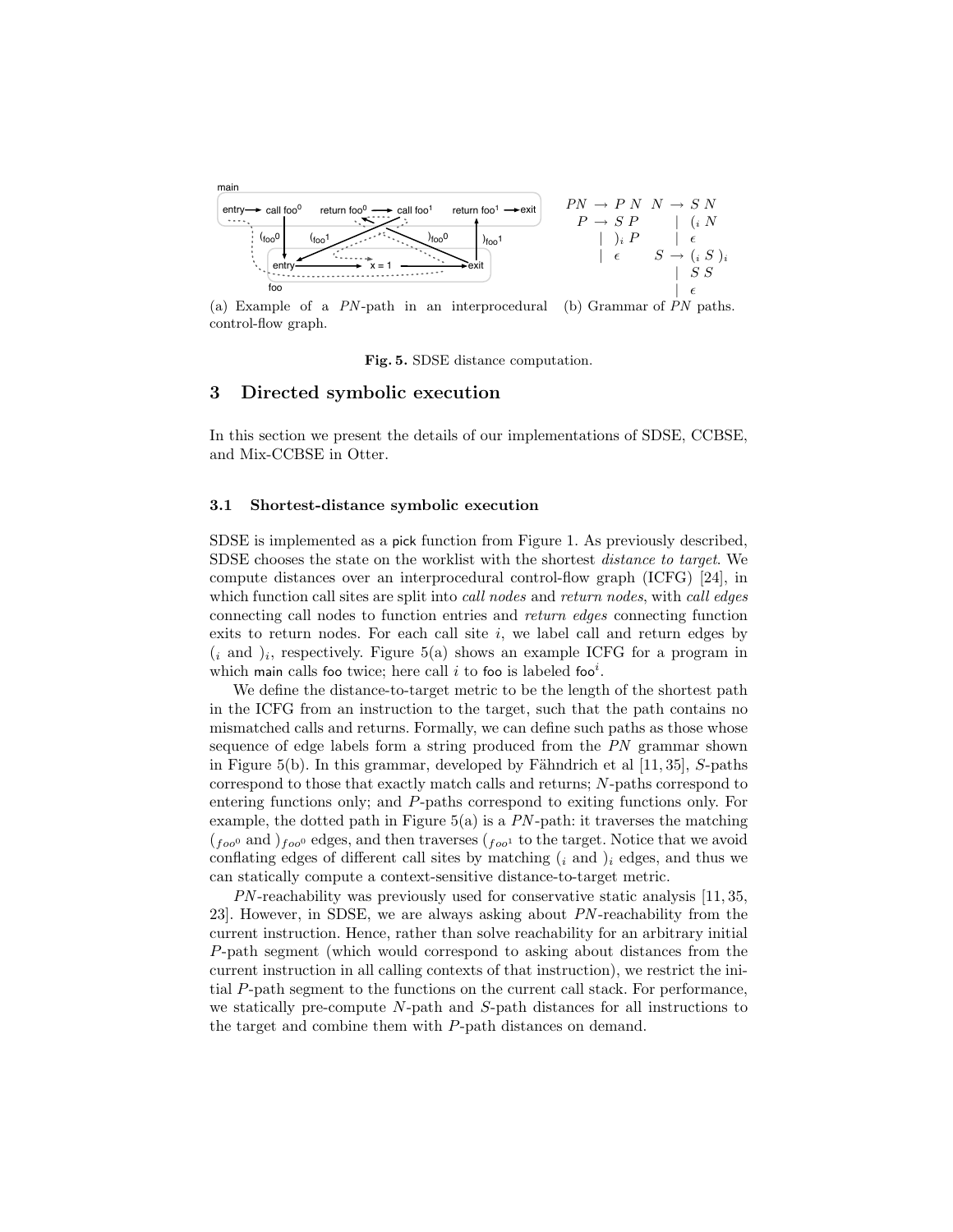### 3.2 Call-chain-backward symbolic execution

CCBSE is implemented in the manage targets and pick functions from Figure 1. Otter classifies states s according to the function  $f$  in which symbolic execution starts, which we call the origin function. Thus, traditional symbolic execution states always have main as their origin function, while CCBSE requires additional origin functions. In particular, CCBSE begins by initializing states for functions containing target lines.

The pick function works in two steps. First, it selects the origin function to execute, and then it selects a state with that origin. For the former, it picks the function  $f$  with the shortest-length call chain from main. At the start of CCBSE with a single target, there will be only one function to choose, but as execution continues there will be more choices, as we show below, and "shortest to main" ensures that we move backward from target functions toward main. After selecting the origin function  $f$ , pick chooses one of  $f$ 's states using a userselected forward search strategy. We write  $\mathrm{CCBSE}(S)$  to denote  $\mathrm{CCBSE}$  using forward search strategy S.

The manage\_targets(s) function is given in Figure 6. Recall from Figure 1 that s has already been added to the worklist for additional, standard forward search; the job of manage\_targets is to record which paths reach the target line and to try to connect s with path suffixes previously found to reach the target. The manage targets function extracts from s both the origin function sf and the (interprocedural) path p that has been explored from sf to the current point. This path contains all the decisions made by the symbolic executor at condition points. If the path's end (denoted  $p(p)$ ) has reached a target, we associate p with sf by calling update paths; for the moment one can think of this function as adding  $p$  to a list of paths that start at sf and reach targets. Otherwise, if the path's end is at a call to some function f, and f itself has paths to targets, then we may possibly extend  $p$  with one or more of those paths. So we retrieve  $f$ 's paths, and for each one p' we see whether concatenating p to p' (written  $p + p'$ ) produces a feasible path. If so, we add it to sf's paths. Feasibility is checked by attempting to symbolically execute  $p'$  starting in  $p'$ s state s.

Now we turn to the implementation of update paths. First, we simply add  $p$  to f's paths (line 17). If f did not yet have any paths, it will create initial states for each of f's callers (pre-computed from the call graph) and add these to the worklist (line 18). Because these callers will be closer to main, they will be subsequently favored by pick when it chooses states.

We implement Mix-CCBSE with a slight alteration to pick as described above. At each step, we decide whether to use CCBSE next, or whether to use regular forward search. The decision is made based on the *system time* (computed as  $50 \times$  $(p_0, p_1, p_2)$  (no. of instructions executed)) previously spent by each strategy: if CCBSE has spent less system time in the past than forward search, then it gets to run next, and otherwise the forward strategy runs next. This approach splits the time between CCBSE and forward search roughly 50/50, with variation due to differences between the time various solver queries or instruction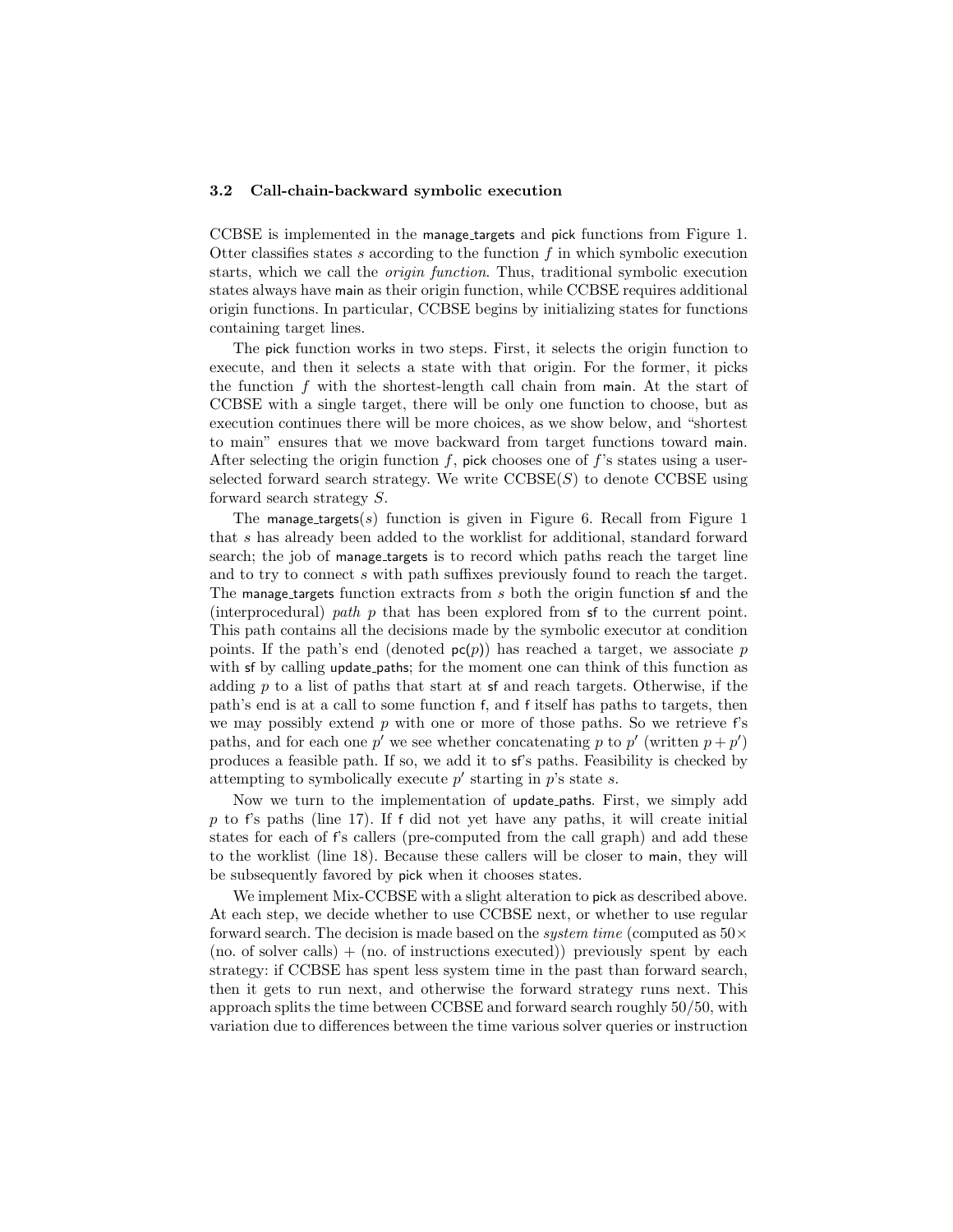```
manage_targets (s)(sf,p) = path(s)10 if pc(p) \in targets
11 update_paths(sf, p)
12 else if pc(p) = callto(f) and has paths(f)
13 for p' \in \text{get-paths}(f)\int_{14}^{14} if (p+p) feasible)
15 update_paths(sf, p + p')
                                                 16 update_paths (f, p)
                                                      add_path(f, p);
                                                  18 if not(has_paths(f))
                                                 19 add callers(f,worklist)
```
Fig. 6. Target management for CCBSE.

executions take.<sup>1</sup> We could also allow the user to vary this percentage, as desired. We write Mix-CCBSE( $S_F$ ,  $S_B$ ) to denote the mixed strategy where  $S_F$  is the forward search strategy and  $\text{CCBSE}(S_B)$  is the backward strategy.

### 3.3 Starting symbolic execution "in the middle"

As mentioned above, the state initializer for CCBSE may start execution at an arbitrary function, i.e., "in the middle" of an execution. Thus, it must generate symbolic values for function inputs (parameters and global variables) that represent all possible initial conditions the function may be called in. We can initialize integer-valued data to purely symbolic words, but representing arbitrarily complex, pointer-ful data structures presents additional challenges. For example, we may start at a function that expects a linked list as its input, and thus we want to create a symbolic state that can represent linked lists of any length.

In Otter, memory is represented as a map from abstract addresses to symbolic values, and each variable or dynamic memory allocation is given a separate mapping in memory. Pointers are represented as  $\langle base, offset \rangle$  pairs, where base is the index into the memory map, and *offset* is a concrete or symbolic integer (indicating the position of a struct field or array element). Null pointers are represented as the integer 0. Additionally, we represent pointers that may point to multiple base addresses using conditional pointers of the form if g then p else q, where q is a boolean symbolic value while p and q are conditionals or base-offset pairs. For example, a pointer that may be null, point to a variable  $x$ , or point to the second element of an array  $y$  could be represented as if g<sub>0</sub> then 0 else if g<sub>1</sub> then  $\langle \&x, 0 \rangle$  else  $\langle \&y, 2 \rangle$ . Reads and writes through conditional pointers use Morris's general axiom of assignment [2, 29].

Thus, for pointer-valued inputs to functions at which CCBSE starts execution, we can represent arbitrary initial aliasing using conditional pointers in

<sup>&</sup>lt;sup>1</sup> We could also split execution in terms of wall-clock time spent in each strategy. However, this leads to non-deterministic, non-reproducible results. We opted to use our notion of system time for reproducibility.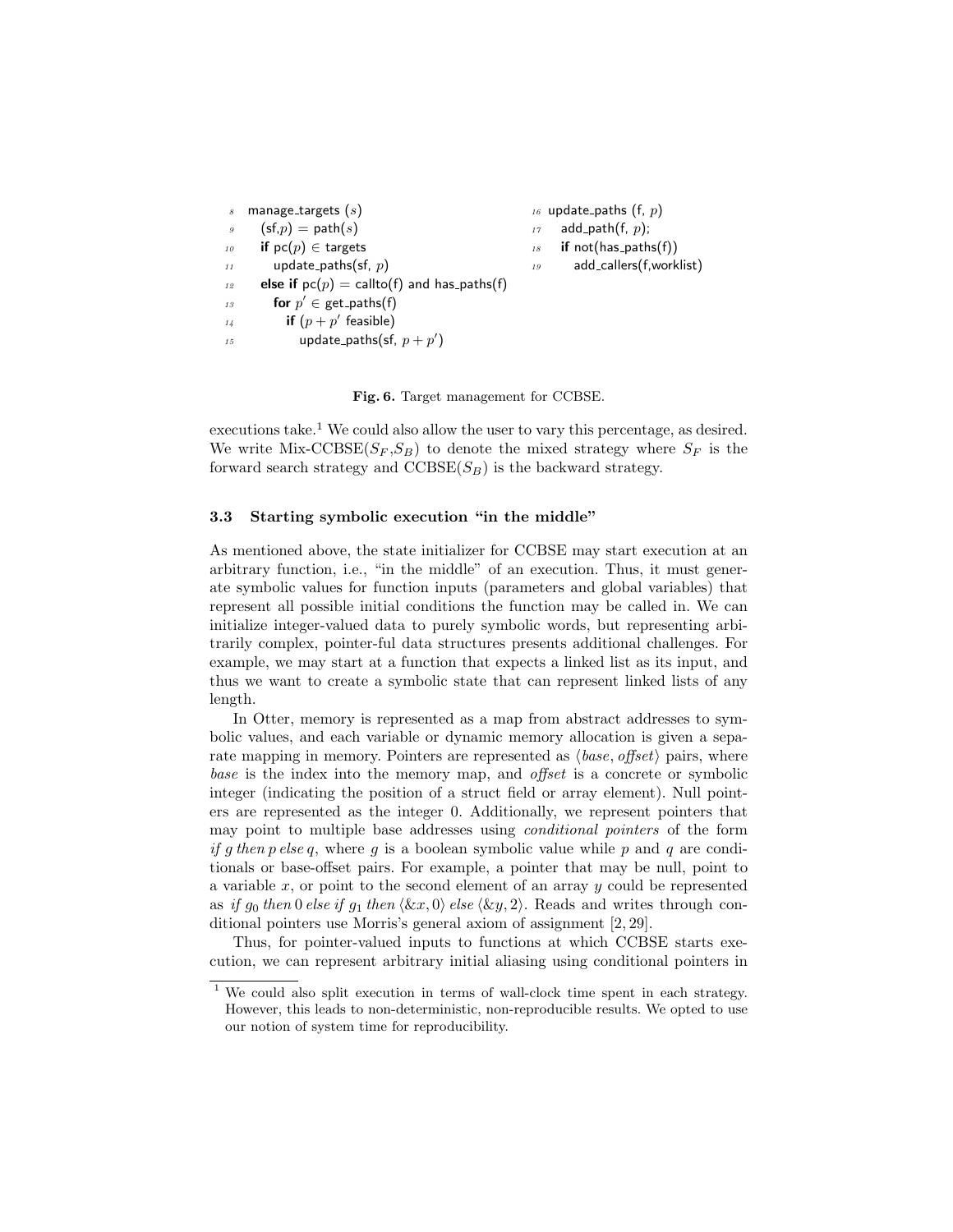which the guards g are fresh symbolic boolean variables. We experimented with using a sound pointer analysis to seed this process, but found that it was both expensive (the conditional pointers created were complex, leading to longer solving times) and unnecessary in practice. Instead, we use an unsound heuristic: for inputs p of type *pointer to type T*, we construct a conditional pointer such that  $p$ may be null or  $p$  may point to a fresh symbolic value of type  $T$ . If  $T$  is a primitive type, we also add a disjunct in which p may point to any element of an array of 4 fresh values of type T. This last case models parameters that are pointers to arrays, and we restrict its use to primitive types for performance reasons. In our experiments, we have not found this to be a limitation. Note these choices in modeling pointers only mean that CCBSE could miss some targets, which any heuristic symbolic execution search could also do; because CCBSE always works backward to the start of main, all the final paths it produces are still feasible.

To be able to represent recursive data structures, Otter initializes pointers lazily—we do not actually create conditional pointers until a pointer is used, and we only initialize as much of the memory map as is required.

## 4 Experiments

We evaluated our directed search strategies by comparing their performance on the small example programs from Section 2 and on bugs reported in six programs from GNU Coreutils version 6.10. These bugs were previously discovered by KLEE [5].

The results are presented in Table 1. Part (a) of the table gives results for our directed search strategies. For comparison purposes, we also implemented an intraprocedural variant of SDSE; we refer to that variant as IntraSDSE, and to the strategy from Section 3.1 as InterSDSE. This table lists three variants of CCBSE, using RP, InterSDSE, or IntraSDSE as the forward strategy. In the last two cases, we modified Inter- and IntraSDSE slightly to compute shortest distances to the target line or to the functions reached in CCBSE's backward search. This allows those strategies to take better advantage of CCBSE (otherwise they would ignore CCBSE's search in determining which paths to take).

Part (b) of the table gives the results from running KLEE version r130848 [22], and part (c) gives the results for forward search strategies implemented in Otter, both by themselves and mixed with CCBSE(RP). We chose CCBSE(RP) because it was the best overall of the three from part (a), and because RP is the fastest of the forward-only strategies in part (c). Since we always mix strategies with  $\text{CCBSE}(RP)$ , we will write Mix- $\text{CCBSE}(S)$  as an abbreviation for  $Mix-CCBSE(S, RP)$ . We did not directly compare against execution synthesis (ESD) [42], a previously proposed directed search strategy; at the end of this section we relate our results to those reported in the ESD paper.

We found that the randomness inherent in most search strategies and in the STP theorem prover introduces tremendous variability in the results. Thus, we ran each strategy/target condition 41 times, using integers 1 to 41 as random seeds for Otter. (We were unable to find a similar option in KLEE, and so simply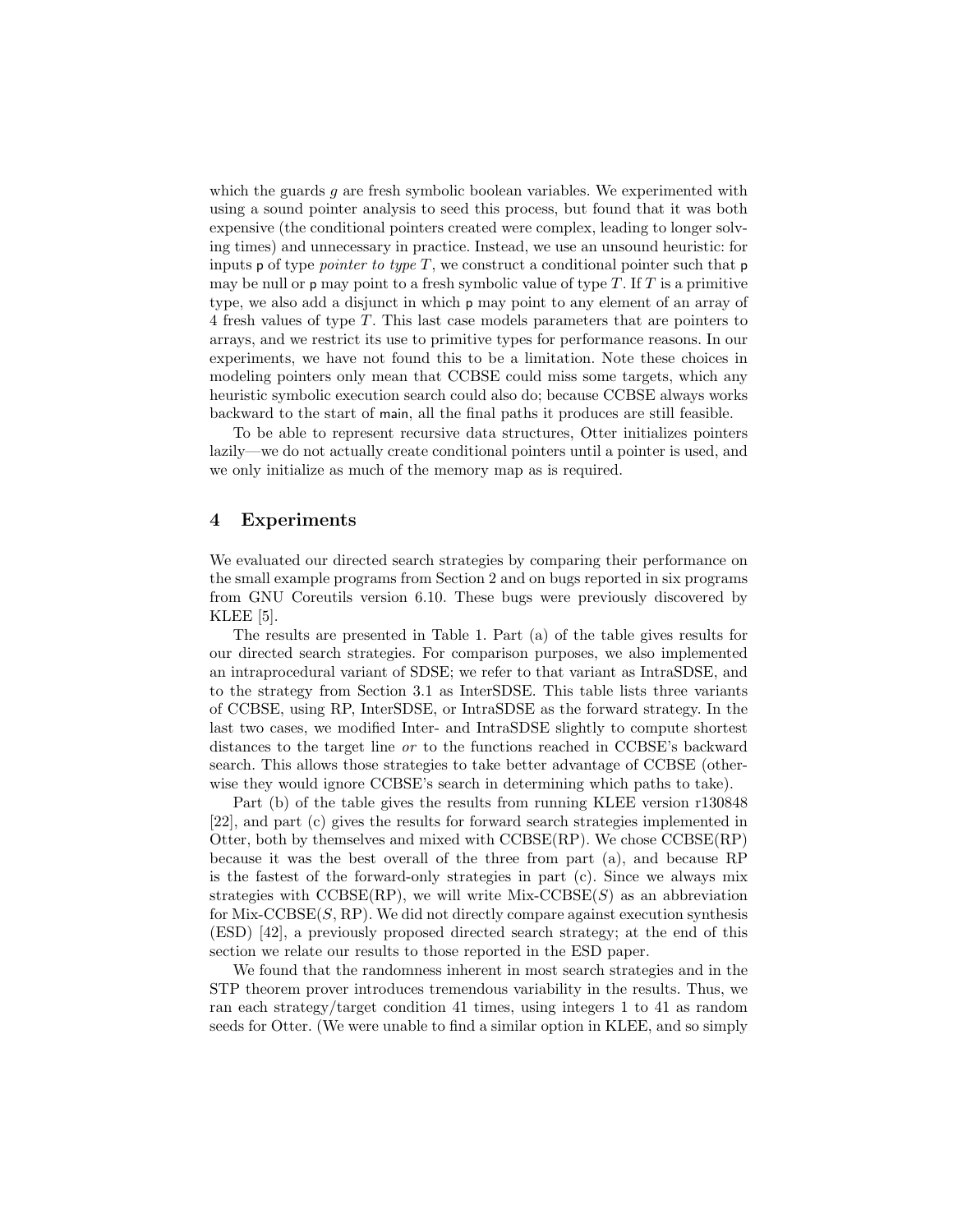|                                              | Inter-        |          | Intra-          |         | $\overline{\text{CCBSE}(X)}$ where X is |                  |                  |                      |                |                  | <b>KLEE</b>          |                |
|----------------------------------------------|---------------|----------|-----------------|---------|-----------------------------------------|------------------|------------------|----------------------|----------------|------------------|----------------------|----------------|
|                                              | ${\rm SDSE}$  |          | ${\rm SDSE}$    |         | RP                                      |                  | <b>InterSDSE</b> |                      | IntraSDSE      |                  |                      |                |
| Figure 2                                     | 0.4           | 0.0      | 0.4             | 0.0(5)  | 16.2                                    | 2.4(6)           | 0.5              | 0.0(1)               | 0.4            | 0.0(3)           | 2.6                  | 0.0(7)         |
| Figure 3                                     | $\infty$      |          | $\infty$        |         | 60.8                                    | 7.8(4)           | 7.3              | 1.2(3)               | 7.2            | 1.0(4)           | $\infty$             |                |
| Figure 4                                     | $\infty$      |          | $\infty$        |         | $\infty$                                |                  | $\infty$         |                      | $\infty$       |                  | $\infty$             |                |
| mkdir                                        | 34.7 19.7(10) |          | $\infty$        |         | 163.0                                   | 42.5             | $150.3$ 93.4     |                      | 150.7 93.9     |                  | $\infty$             |                |
| mkfifo                                       | 13.1          | 0.4      | $\infty$        |         | 70.2                                    | 17.3             | 49.7             | 21.8                 |                | $49.3$ $23.2(1)$ | 274.2 315.6(9)       |                |
| $m$ knod                                     | $\infty$      |          | $\infty$        |         | 216.5<br>60.7<br>$\infty$               |                  | $\infty$         |                      | 851.6 554.2(8) |                  |                      |                |
| paste                                        | 12.6          | 0.5      | 56.4            | 5.4     | 26.0                                    | 0.5(1)           | 31.0             | 4.8                  | 32.1           | 4.0              | 30.6                 | 9.7(8)         |
| $_{\rm{ptx}}$                                | 18.4          | 0.6(4)   | 103.5           | 19.7(1) | 24.2                                    | 0.7(1)           | 24.5             | 0.9(3)               | 24.1           | 1.1(2)           | 93.8                 | 81.7(7)        |
| seq                                          | 12.1          | 0.4(1)   | $\infty$        |         | 30.9                                    | 1.4              | 369.3 425.9(6)   |                      | 391.8 411.1(6) |                  |                      | $38.2$ 14.5(8) |
| Total                                        | 1891.0        |          | 7360.0          |         |                                         | 530.9<br>2424.8  |                  |                      | 2448.0         |                  | 3088.55              |                |
| (a) Directed search strategies<br>$(b)$ KLEE |               |          |                 |         |                                         |                  |                  |                      |                |                  |                      |                |
|                                              |               |          |                 |         |                                         |                  |                  |                      |                |                  |                      |                |
|                                              |               |          | Otter-KLEE      |         |                                         |                  | Otter-SAGE       |                      |                |                  | Random Path          |                |
|                                              | Pure          |          | w/CCBSE         |         |                                         | Pure             |                  | $\overline{w/CCBSE}$ |                | Pure             | $\overline{w/CCBSE}$ |                |
| Figure 2                                     | 101.1         | 57.5(4)  | $104.8$ 57.3(5) |         |                                         | $\infty$         |                  | $\infty$             | 15.3           | 2.2(6)           | 16.1                 | 2.6(6)         |
| Figure 3                                     | 579.7         | $\infty$ | 205.5133.1(9)   |         |                                         | $\infty$         |                  | $\infty$             | 160.1          | 6.4(11)          |                      | 80.6 177.2(9)  |
| Figure 4                                     | 587.8         | $\infty$ | $147.6$ 62.6(7) |         |                                         | $\infty$         |                  | $\infty$             | 169.8          | 9.1(8)           | 106.8                | 11.2(4)        |
| mkdir                                        | 168.9         | 31.0     | 124.7           | 12.1(2) |                                         | 365.3 354.2(5)   | 1667.7           | $\infty$             | 143.5          | 5.3              | 136.4                | 7.9            |
| mkfifo                                       | 41.7          | 5.2(1)   | 38.2            | 4.6     |                                         | 77.6 101.1(2)    |                  | 251.9257.0(8)        | 59.4           | 3.7              | 52.7                 | 1.8(1)         |
| mknod                                        | 174.8         | 24.1     | 93.1            | 12.7    |                                         | $108.5$ 158.7(5) |                  | 236.4215.0(5)        | 196.7          | 3.9(2)           | 148.9                | 11.8           |
| paste                                        | 22.6          | 0.5(4)   | 28.6            | 0.9(3)  |                                         | $54.9$ 36.2(5)   |                  | $60.4$ $52.1(3)$     | 22.1           | 0.6              | 27.3                 | 1.0(1)         |
| ptx                                          | 33.2          | 3.9      | 27.1            | 2.7     |                                         | $\infty$         |                  | $\infty$             | 28.9           | 0.8              | 28.1                 | 1.1(2)         |
| seq                                          | 354.8         | 94.3(1)  | 49.3            | 5.1(1)  |                                         | $\infty$         | 288.8            | $\infty$             | 170.8          | 3.7(3)           | 35.9                 | 1.4(1)         |
| $_{\rm Total}$                               |               | 795.8    |                 | 360.9   |                                         | 4206.4           |                  | 4305.3               |                | 621.3            |                      | 429.4          |

Table 1. Statistics from benchmark runs. Key: Median  $\text{SIOR}(\text{Outliers}) \propto :$  time out

ran it 41 times.) The main numbers in Table 1 are the medians of these runs, and the small numbers are the semi-interquartile range (SIQR). In parentheses are the number of outliers, which fall  $3 \times$  SIQR below the lower quartile or above the upper quartile, if non-zero. We ran each test for a maximum of 600 seconds for the synthetic examples, and 1,800 seconds for the Coreutils programs. The median is  $\infty$  if more than half the runs timed out, while the SIQR is  $\infty$  if more than one quarter of the runs timed out. The fastest two times in each row are highlighted.

All experiments were run on a machine with six 2.4Ghz quad-core Xeon E7450 processors and 48GB of memory, running 64-bit Linux 2.6.26. We ran only 16 tests in parallel, to minimize resource contention. The results required less than 2 days of elapsed time. Total memory usage was below 1GB per test.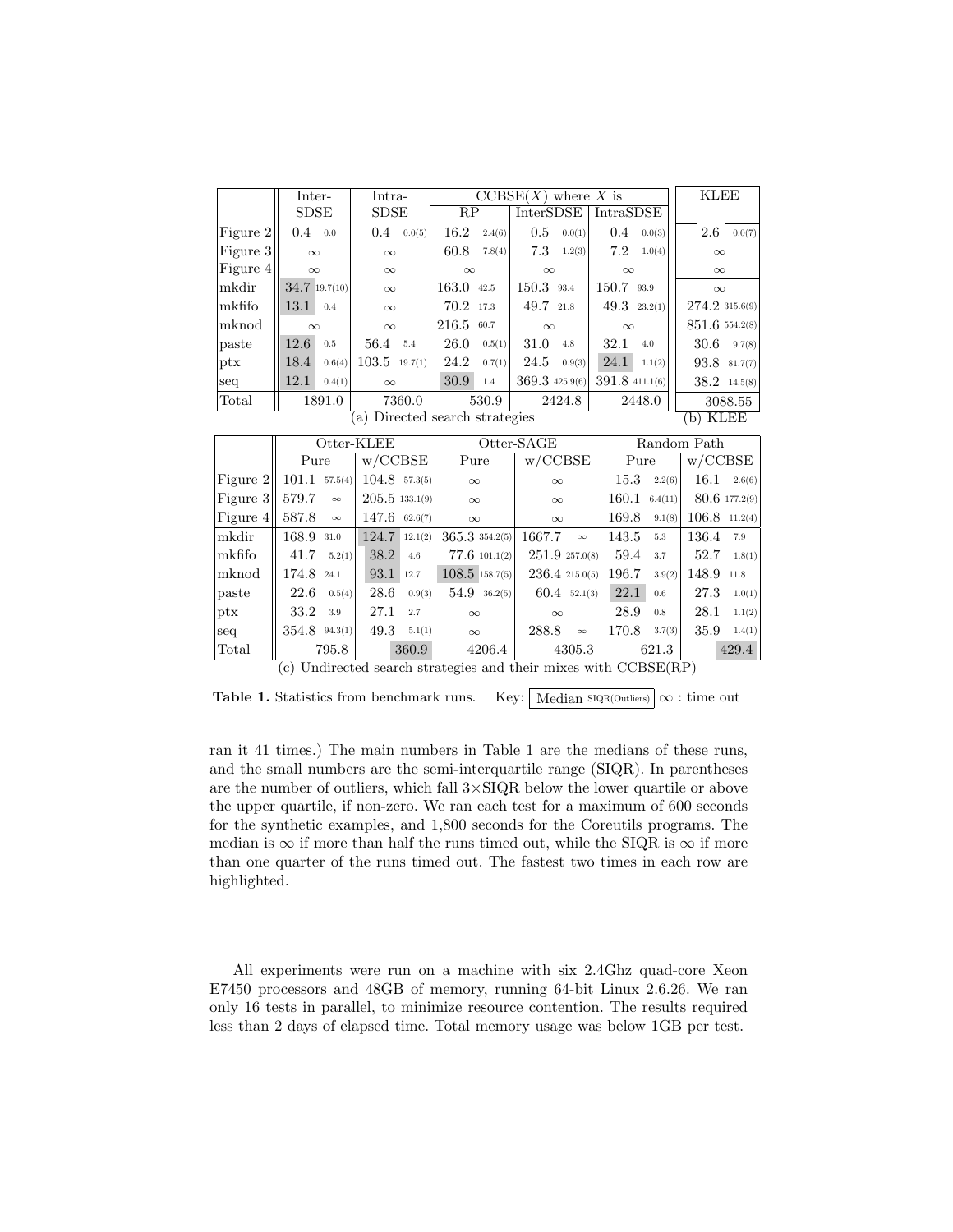#### 4.1 Synthetic programs

The first two rows in Table 1 give the results from the examples in Figures 2, 3, and 4. In all cases the programs behaved as predicted.

For the program in Figure 2, both InterSDSE and IntraSDSE performed very well. Since the target line is in main, CCBSE(\*SDSE) is equivalent to \*SDSE, so those variants performed equally well. Otter-KLEE took much longer to find the target, with more than a quarter of the runs timing out, whereas Otter-SAGE timed out for more than half the runs. RP was able to find the target, but it took much longer than \*SDSE. Note that CCBSE(RP) degenerates to RP in this example, and runs in about the same time as RP. Lastly, KLEE performed very well also, although it was still slower than \*SDSE in this example.

For the program in Figure 3, CCBSE(InterSDSE) and CCBSE(IntraSDSE) found the target line quickly, while CCBSE(RP) did so in reasonable amount of time. CCBSE(\*SDSE) were much more efficient, because with these strategies, after each failing verification of  $f(m,n)$  (when  $0 \le m \le 7$ ), the \*SDSE strategies chose to try  $f(m+1,n)$  rather than stepping into f, as f is a target added by CCBSE and is closer from any point in main than the assertion in f is.

For the program in Figure 4, Mix-CCBSE(RP) and Mix-CCBSE(Otter-KLEE) performed the best among all strategies, as expected. However, Mix-CCBSE(Otter-SAGE) performed far worse. This is because its forward search (Otter-SAGE) got stuck in one value of m in the very beginning, and therefore it and the backward search did not match up.

### 4.2 GNU Coreutils

The lower rows of Table 1 give the results from the Coreutils programs. The six programs we analyzed contain a total of 2.4 kloc and share a common library of about 30 kloc. For each bug, we manually added a corresponding failing assertion to the program, and set that as the target line. For example, the Coreutils program seq has a buffer overflow in which an index i accesses outside the bounds of a string fmt [28]. Thus, just before this array access, we added an assertion  $assert(i < strlen(fmt))$  to indicate the overflow. Note that Otter does have built-in detection of buffer overflows and similar errors, but for this experiment we do not count those as valid targets for line reachability.

The Coreutils programs receive input from the command line and from standard input. We initialized the command line as in KLEE [5]: given a sequence of integers  $n_1, n_2, \dots, n_k$ , Otter sets the program to have (excluding the program name) at least  $0$  and at most  $k$  arguments, where the *i*th argument is a symbolic string of length  $n_i$ . All of the programs we analyzed used  $(10, 2, 2)$  as the input sequence, except mknod, which used (10, 2, 2, 2). Standard input is implemented as an unbounded stream of symbolic values.

Since Otter is a source-code-only symbolic executor, we needed complete library function source code to symbolically execute Coreutils programs. To this end, we implemented a symbolic model of POSIX system calls and the file system, and use newlib [31] as the C standard library.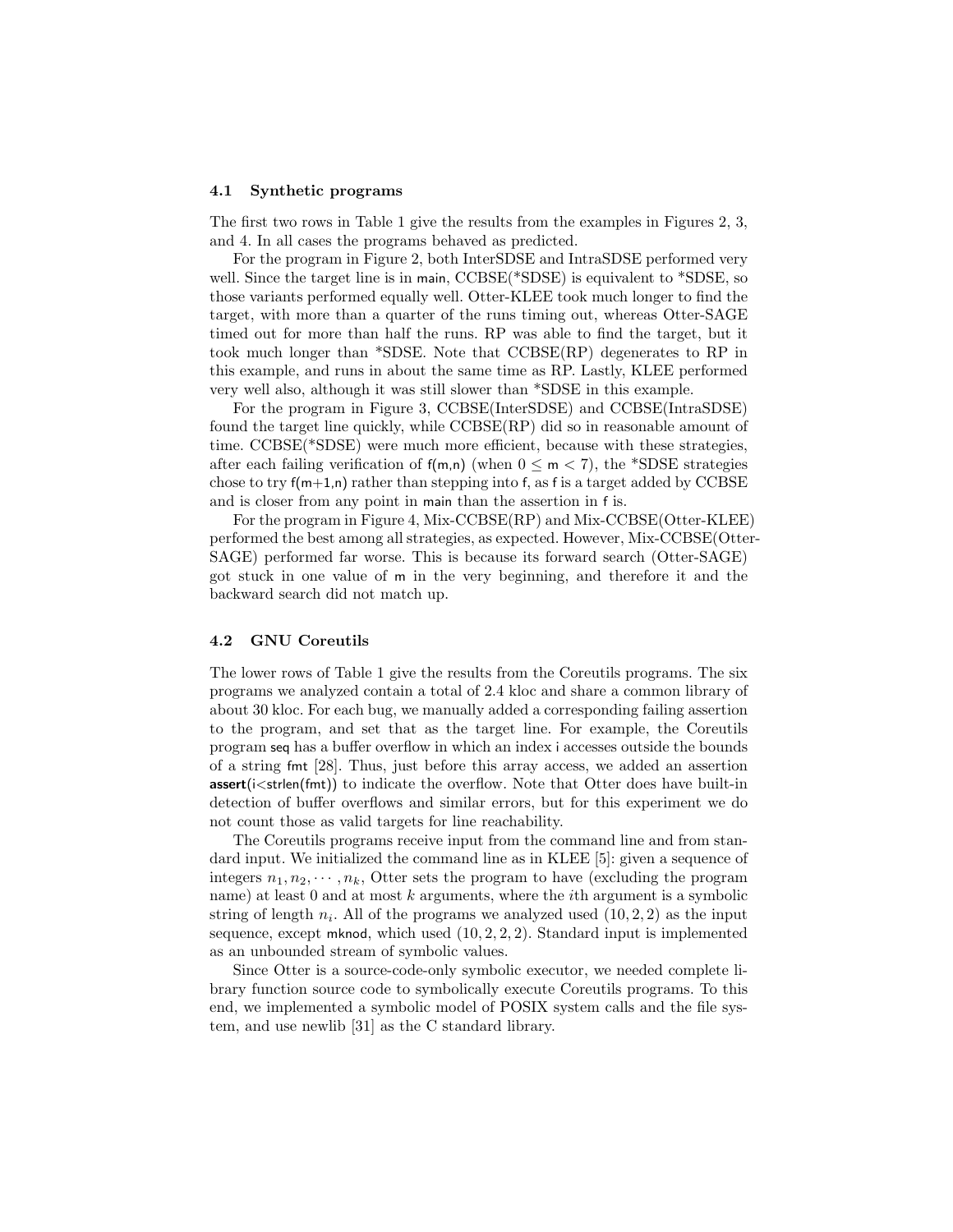```
1 int main(int argc, char∗∗ argv) {
2 while ((\text{optc} = \text{getopt\_long}(\text{args}, \text{args}, \text{obs}, \text{longopts}, \text{NULL})) := -1) \{ ... \} ...if (/* some condition */) quote(...);
\overline{A}5 if (/* another condition */) quote(...);
6 }
```
#### Fig. 7. Code pattern in mkdir, mkfifo and mknod

Analysis. We can see clearly from the shaded boxes in Table 1 that InterSDSE performed extremely well, achieving the fastest running times on five of the six programs. However, InterSDSE timed out on mknod. Examining this program, we found it shares a similar structure with mkdir and mkfifo, sketched in Figure 7. These programs parse their command line arguments with getopt long, and then branch depending on those arguments; several of these branches call the same function quote(). In mkdir and mkfifo, the target is reachable within the first call to quote(), and thus SDSE can find it quickly. However, in mknod, the bug is only reachable in a later call to quote()—but since the first call to quote() is a shorter path to the target line, InterSDSE takes that call and then gets stuck inside quote(), never returning to main() to find the path to the failing assertion.

The last row in Table 1 sums up the median times for the Coreutils programs, counting time-outs as 1,800s. These results show that mixing a forward search with CCBSE can be a significant improvement—for Otter-KLEE and Random Path, the total times are notably less when mixed with CCBSE. One particularly interesting result is that Mix-CCBSE(Otter-KLEE) runs dramatically faster on mknod than either of its constituents (93.1s for the combination versus 174.8s for Otter-KLEE and 216.5s for CCBSE(RP)). This case demonstrates the benefit of mixing forward and backward search: in the combination, CCBSE(RP) found the failing path inside of quote() (recall Figure 7), and Otter-KLEE found the path from the beginning of main() to the right call to quote(). We also observe that the SIQR for Mix-CCBSE(Otter-KLEE) is generally lower than either of its constituents, which is a further benefit.

Overall, Mix-CCBSE(Otter-KLEE) has the fastest total running time across all strategies, including InterSDSE (because of its time-out); and although it is not always the fastest search strategy, it is subjectively fast enough on these examples. Thus, our results suggest that the best single strategy option for solving line reachability is Mix-CCBSE(Otter-KLEE), or perhaps Mix-CCBSE(Otter-KLEE) in round-robin with InterSDSE to combine the strengths of both.

Execution synthesis. ESD [42] is a symbolic execution tool that also aims to solve the line reachability problem (ESD also includes other features, such as support for multi-threaded programs). Given a program and a bug report, ESD extracts the bug location and tries to produce an execution that leads to the bug. It uses a proximity-guided path search that is similar to our IntraSDSE algorithm. ESD also uses an interprocedural reaching definition analysis to find intermediate goals from the program start to the bug location, and directs search to those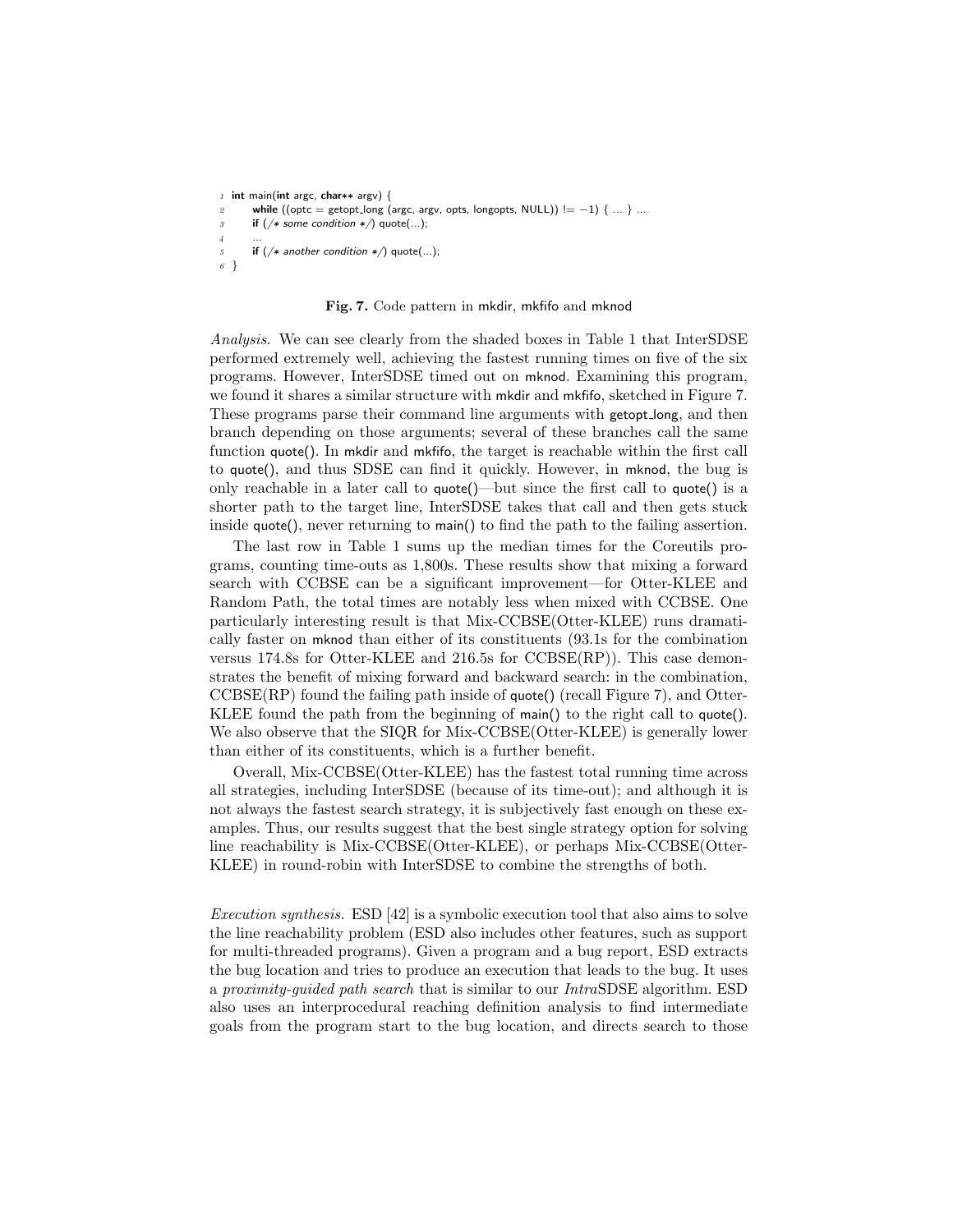goals. The published results show that ESD works very well on five Coreutils programs, four of which (mkdir, mkfifo, mknod, and paste) we also analyzed.

Since ESD is not publicly available, we were unable to include it in our experiment directly, and we found it difficult to replicate from the description in the paper. One thing we can say for certain is that the interprocedural reaching definition analysis in ESD is clearly critical, as our implementation of IntraSDSE by itself performed quite poorly.

Comparing published numbers, InterSDSE in parallel with Mix-CCBSE(Otter-KLEE) performs in the same ballpark as ESD, which took 15s for mkdir, 15s for mkfifo, 20s for mknod, and 25s for paste. The authors informed us that they did not observe variability in their experiment, which consists of 5 runs per test program [43]. However, we find this surprising, since ESD employs randomization in its search strategy, and is implemented on top of KLEE which performance we have found to be highly variable (Table 1).

Clearly this comparison should be taken with a grain of salt due to major differences between Otter and ESD as well as in the experimental setups. These include the version of KLEE evaluated (we used the latest version of KLEE as of April 2011, whereas the ESD paper is based on a pre-release 2008 version of KLEE), symbolic parameters, default search strategy, processor speed, memory, Linux kernel version, whether tests are run in parallel or sequentially, the number of runs per test program, and how random number generators are seeded. These differences may also explain a discrepancy between our evaluations of KLEE: the ESD paper reported that KLEE was not able to find those bugs within an hour, but we were able to find them with KLEE (nearly one-third of the runs for mkdir returned within half an hour, which is not reflected by its median; see Appendix A.1).

Threats to validity. There are several threats to the validity of our results. First, we were surprised by the wide variability in our results: the SIQR can be very large—in some cases for CCBSE(\*SDSE) and Otter-SAGE, the SIQR exceeds the median—and there are some outliers.<sup>2</sup> This indicates the results are not normally distributed, and suggests that randomness in symbolic execution can greatly perturb the results. To our knowledge, this kind of significant variability has not been reported well in the literature, and we recommend that future efforts on symbolic execution carefully consider it in their analyses. That said, the variation in results for CCBSE(Otter-KLEE) and InterSDSE, the best-performing strategies, was generally low.

Second, our implementation of KLEE and SAGE unavoidably differs from the original versions. The original KLEE is based on LLVM [25], whereas Otter is based on CIL, and therefore they compute distance metrics over different control-flow graphs. Also, Otter uses newlib [31] as the standard C library, while KLEE uses uclibc [39]. These may explain some of the difference between KLEE and Otter-KLEE's performance in Table 1.

<sup>&</sup>lt;sup>2</sup> Appendix A shows beeswarm distribution plots for each cell in the results table.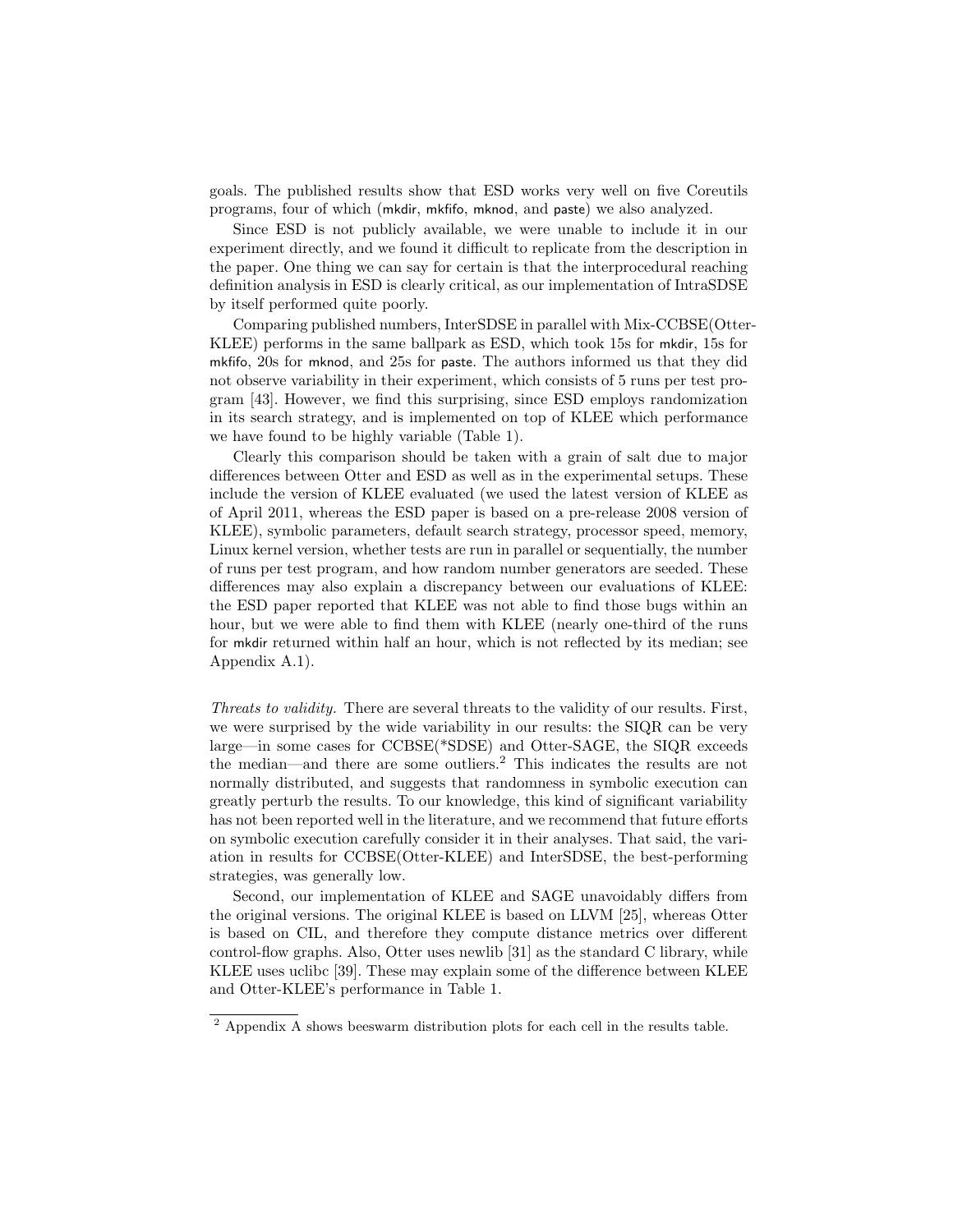Finally, the original SAGE is a concolic executor, which runs programs to completion using the underlying operating system, while Otter-SAGE emulates the run-to-completion behavior by not switching away from the currently executing path. There are other differences between SAGE and Otter, e.g., SAGE only invokes the theorem prover at the end of path exploration, whereas Otter invokes the theorem prover at every conditional along the path. Also, SAGE suffers from divergences, where a generated input may not follow a predicted path (possibly repeating a previously explored path) due to mismatches between the system model and the underlying system. Otter does not suffer from divergences because it uses a purely symbolic system model. These differences may make the SAGE strategy less suited to Otter.

## 5 Other related work

Several other researchers have proposed general symbolic execution search strategies, in addition to the ones discussed in Section 2. Hybrid concolic testing mixes random testing with symbolic execution [26]. Burnim and Sen propose several such heuristics, including a control-flow graph based search strategy [4]. Xie et al propose Fitnex, a strategy that uses fitness values to guide path exploration [41]. It would be interesting future work to compare against these strategies as well; we conjecture that, as these are general rather than targeted search strategies, they will not perform as well as our approach for targeted search.

In addition to improved search strategies, researchers have explored other means to make symbolic execution more scalable. Majumdar and Xu propose using symbolic grammars to guide symbolic execution by reducing the space of possible inputs [27]. Godefroid et al propose a similar idea with improved scalability [14]. Boonstoppel et al propose RWset analysis to prune symbolic execution paths that are redundant with prior path exploration [1]. Compositional Dynamic Testing creates function summaries during symbolic execution to improve performance [13]. Loop-extended symbolic execution attempts to summarize multiple loop iterations, so that a small number of symbolic executions of a loop body can capture many possible unrollings of the loop [37]. While all of these ideas are promising, they are orthogonal to the directed symbolic execution we explore in this paper—it should be possible to combine any of them with our proposed search strategies.

Prior work has explored the issue of initializing pointers in symbolic execution. Symbolic Java PathFinder lazily initializes object references, and uses types to infer aliasing [20]. CUTE, a concolic executor, starts at an arbitrary function by initializing pointers based at first on a simple heap with abstract addresses, and incrementally increasing the heap complexity in subsequent runs [38]. Extensions to SAGE [10] and to Pex [40] build on CUTE by modeling pointers as symbolic integers; the latter also uses types to enforce non-aliasing constraints. Otter combines the approaches of JPF and SAGE/Pex by modeling pointers as lazily initialized conditionals of abstract addresses with symbolic integer offsets.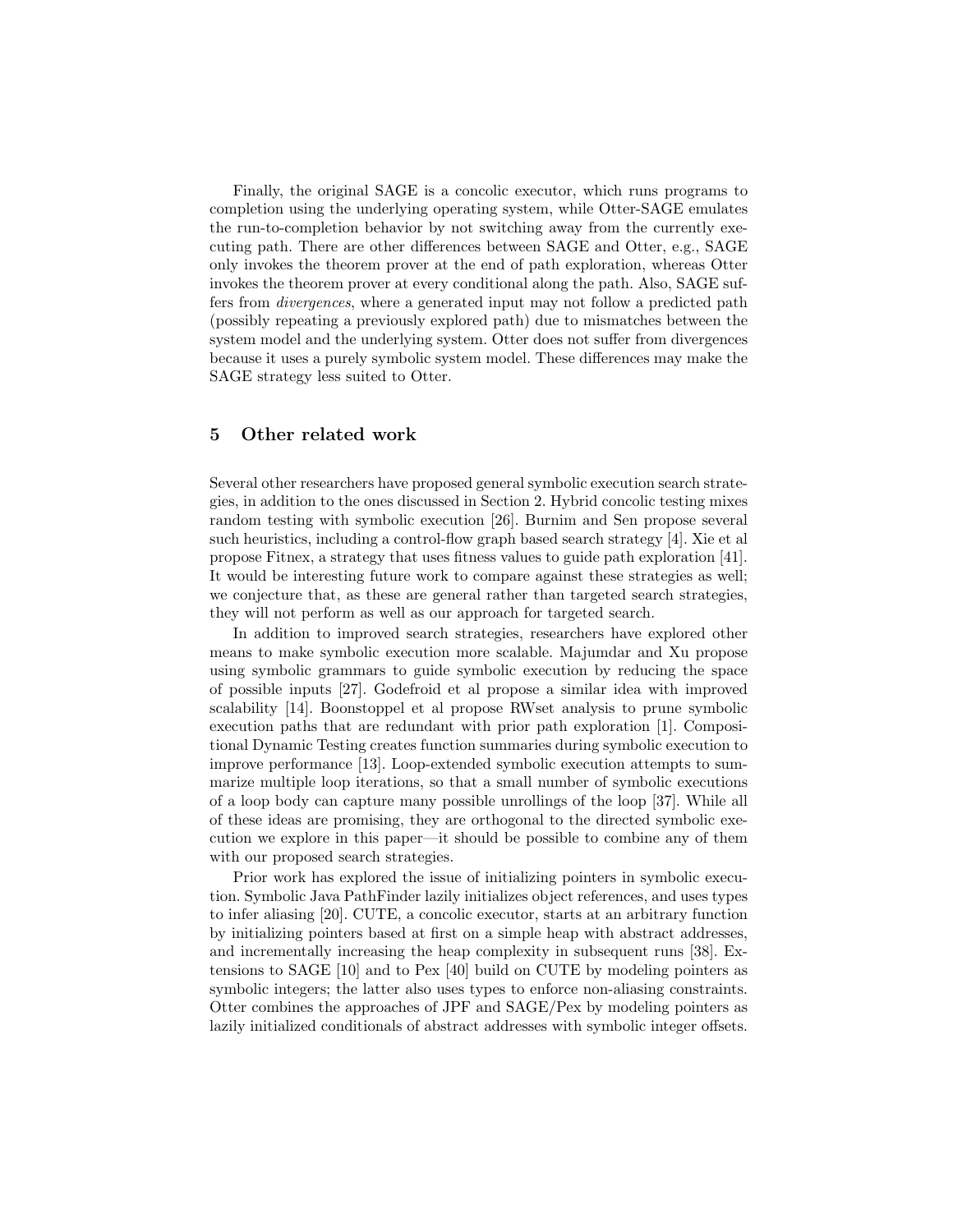## 6 Conclusion

In this paper, we studied the problem of line reachability, which arises in the applications of automated debugging and triaging static analysis results. We introduced two new directed search strategies, SDSE and CCBSE, that use two very different approaches to solve line reachability. We also discussed a method for combining CCBSE with any forward search strategy, to get the best of both worlds. We implemented these strategies and a range of state-of-the-art forward search strategies (KLEE, SAGE, and Random Path) in Otter, and studied their performance on six programs from GNU Coreutils and on two synthetic programs. The results indicate that both SDSE and mixed CCBSE and KLEE outperformed the other strategies. While SDSE performed extremely well in many cases, it does perform badly sometimes, whereas mixing CCBSE with KLEE achieves the best overall running time across all strategies, including SDSE. In summary, our results suggest that directed symbolic execution is a practical and effective approach to line reachability.

## References

- 1. P. Boonstoppel, C. Cadar, and D. Engler. RWset: Attacking path explosion in constraint-based test generation. Tools and Algorithms for the Construction and Analysis of Systems, pages 351–366, 2008.
- 2. Richard Bornat. Proving pointer programs in Hoare logic. In International Conference on Mathematics of Program Construction (MPC), pages 102–126, London, UK, 2000. Springer-Verlag.
- 3. R.S. Boyer, B. Elspas, and K.N. Levitt. SELECT–a formal system for testing and debugging programs by symbolic execution. In Proceedings of the international conference on Reliable software, pages 234–245. ACM, 1975.
- 4. Jacob Burnim and Koushik Sen. Heuristics for scalable dynamic test generation. In ASE, pages 443–446. IEEE, 2008.
- 5. Cristian Cadar, Daniel Dunbar, and Dawson R. Engler. KLEE: Unassisted and automatic generation of high-coverage tests for complex systems programs. In OSDI, pages 209–224, 2008.
- 6. Cristian Cadar, Vijay Ganesh, Peter M. Pawlowski, David L. Dill, and Dawson R. Engler. EXE: automatically generating inputs of death. In CCS, pages 322–335, 2006.
- 7. Coreutils GNU core utilities, 2011. http://www.gnu.org/software/coreutils/.
- 8. Leonardo de Moura and Nikolaj Bjørner. Z3: Efficient SMT solver. In TACAS'08: Tools and Algorithms for the Construction and Analysis of Systems, volume 4963/2008 of Lecture Notes in Computer Science, pages 337–340, 2008.
- 9. B. Dutertre and L. De Moura. A fast linear-arithmetic solver for DPLL (T). In Computer Aided Verification, pages 81–94. Springer, 2006.
- 10. Bassem Elkarablieh, Patrice Godefroid, and Michael Y. Levin. Precise pointer reasoning for dynamic test generation. In Proceedings of the eighteenth international symposium on Software testing and analysis, ISSTA '09, pages 129–140, New York, NY, USA, 2009. ACM.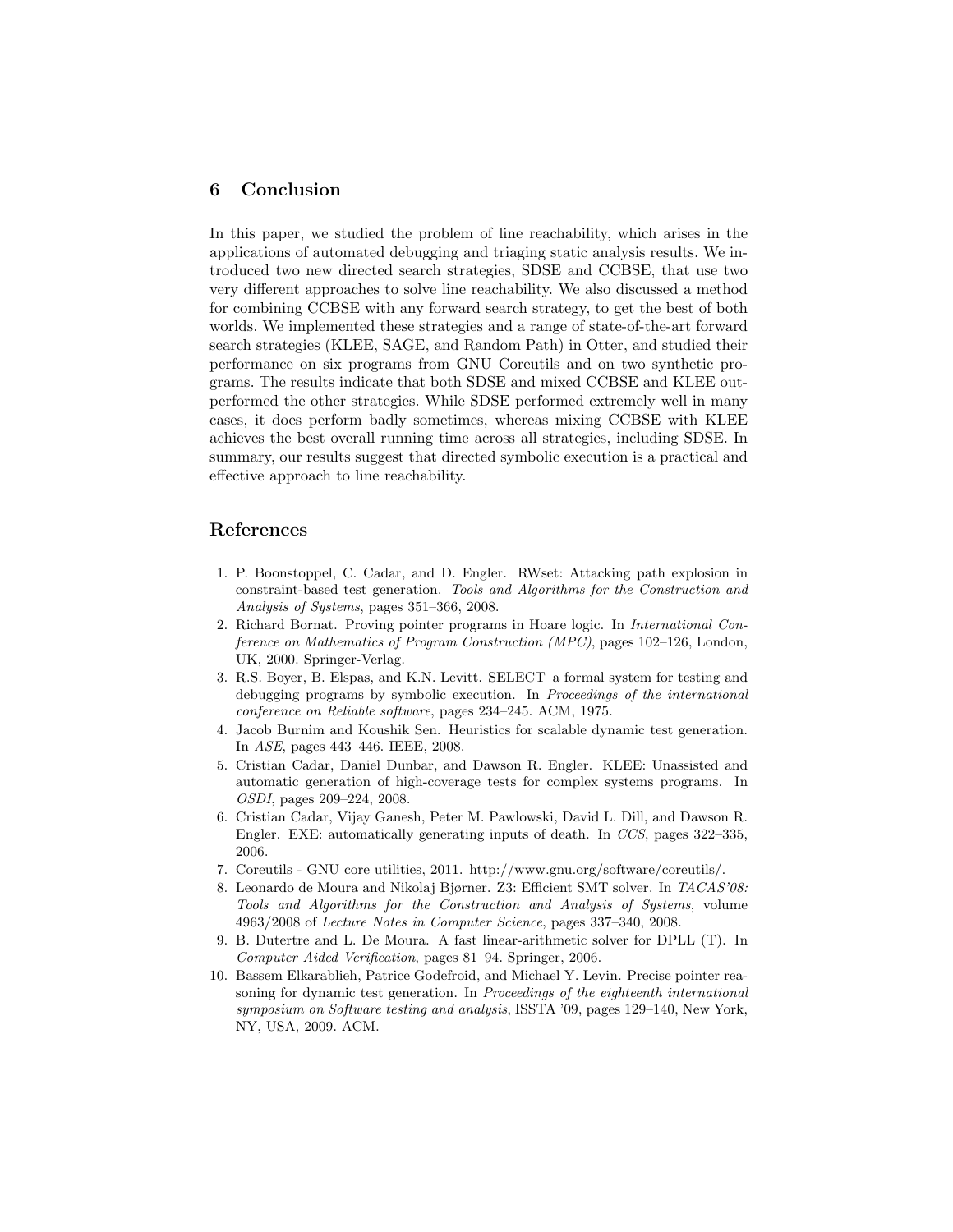- 11. Manuel Fähndrich, Jakob Rehof, and Manuvir Das. Scalable context-sensitive flow analysis using instantiation constraints. In Proceedings of the ACM SIGPLAN 2000 conference on Programming language design and implementation, PLDI '00, pages 253–263, New York, NY, USA, 2000. ACM.
- 12. V. Ganesh and D. Dill. A decision procedure for bit-vectors and arrays. In Computer Aided Verification, pages 519–531. Springer, 2007.
- 13. Patrice Godefroid. Compositional dynamic test generation. In Proceedings of the 34th annual ACM SIGPLAN-SIGACT symposium on Principles of programming languages, POPL '07, pages 47–54, New York, NY, USA, 2007. ACM.
- 14. Patrice Godefroid, Adam Kiezun, and Michael Y. Levin. Grammar-based whitebox fuzzing. In PLDI, pages 206–215, 2008.
- 15. Patrice Godefroid, Nils Klarlund, and Koushik Sen. DART: directed automated random testing. In PLDI, pages 213–223, 2005.
- 16. Patrice Godefroid, Michael Y. Levin, and David A. Molnar. Active property checking. In Proceedings of the 8th ACM international conference on Embedded software, 2008.
- 17. Patrice Godefroid, Michael Y. Levin, and David A Molnar. Automated whitebox fuzz testing. In NDSS. Internet Society, 2008.
- 18. W.E. Howden. Symbolic testing and the DISSECT symbolic evaluation system. IEEE Transactions on Software Engineering, pages 266–278, 1977.
- 19. Yit Phang Khoo, Bor-Yuh Evan Chang, and Jeffrey S. Foster. Mixing Type Checking and Symbolic Execution. In Proceedings of the 2010 ACM SIGPLAN Conference on Programming Language Design and Implementation (PLDI), pages 436–447, Toronto, Canada, June 2010.
- 20. Sarfraz Khurshid, Corina S. Păsăreanu, and Willem Visser. Generalized symbolic execution for model checking and testing. In Proceedings of the 9th international conference on Tools and algorithms for the construction and analysis of systems, TACAS'03, pages 553–568, Berlin, Heidelberg, 2003. Springer-Verlag.
- 21. James C. King. Symbolic execution and program testing. Commun. ACM, 19(7):385–394, 1976.
- 22. The KLEE Symbolic Virtual Machine. http://klee.llvm.org.
- 23. John Kodumal and Alex Aiken. The set constraint/cfl reachability connection in practice. In Proceedings of the ACM SIGPLAN 2004 conference on Programming language design and implementation, PLDI '04, pages 207–218, New York, NY, USA, 2004. ACM.
- 24. William Landi and Barbara G. Ryder. Pointer-induced aliasing: a problem taxonomy. In Proceedings of the 18th ACM SIGPLAN-SIGACT symposium on Principles of programming languages, POPL '91, pages 93–103, New York, NY, USA, 1991. ACM.
- 25. C. Lattner and V. Adve. Llvm: a compilation framework for lifelong program analysis transformation. In Code Generation and Optimization, 2004. CGO 2004. International Symposium on, pages 75 – 86, march 2004.
- 26. Rupak Majumdar and Koushik Sen. Hybrid concolic testing. In Proceedings of the 29th international conference on Software Engineering, ICSE '07, pages 416–426, Washington, DC, USA, 2007. IEEE Computer Society.
- 27. Rupak Majumdar and Ru-Gang Xu. Directed test generation using symbolic grammars. In ASE, pages 134–143, 2007.
- 28. Jim Meyering. seq: give a proper diagnostic for an invalid –format=% option, 2008. http://git.savannah.gnu.org/cgit/coreutils.git/commit/ ?id=b8108fd2ddf77ae79cd014f4f37798a52be13fd1.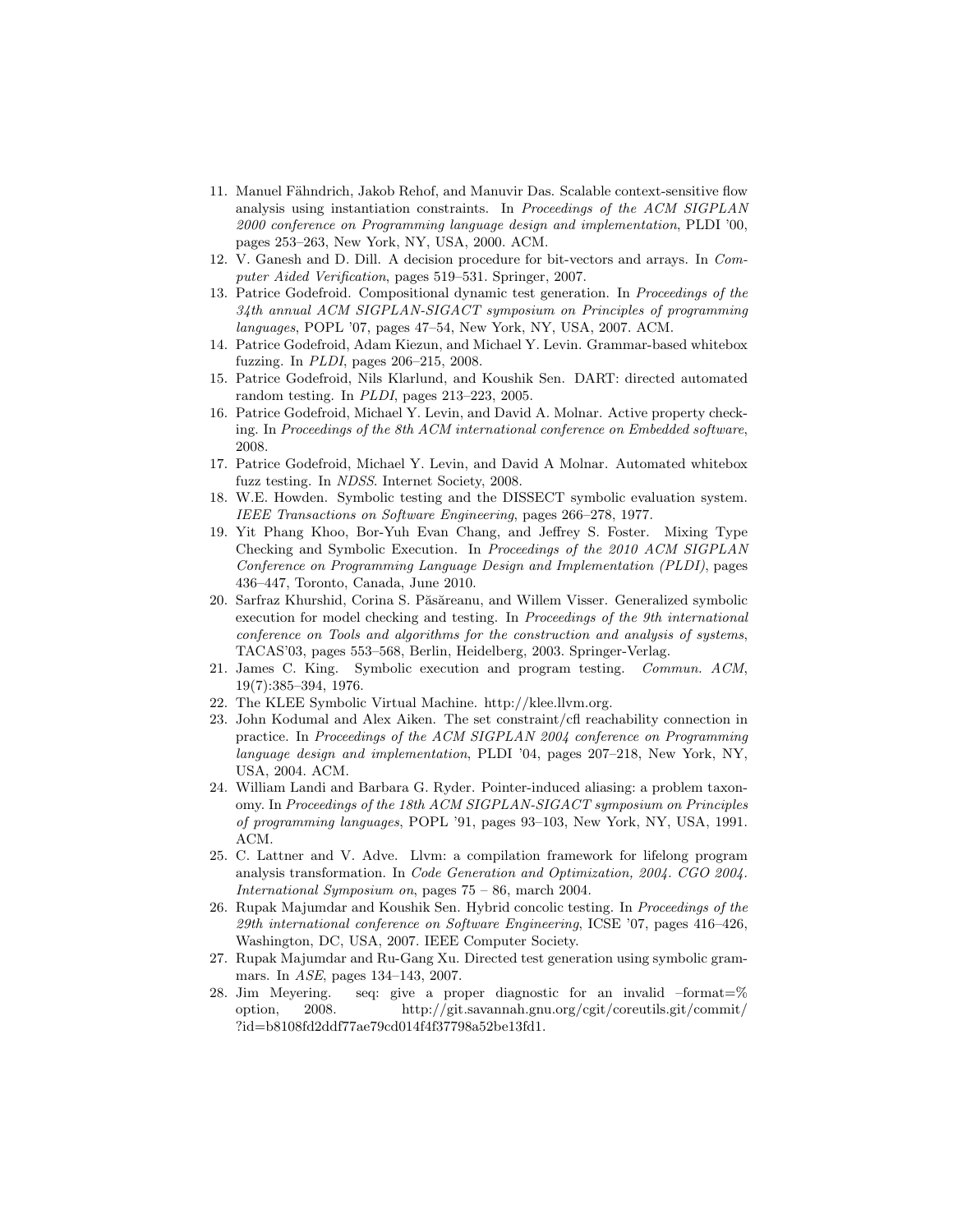- 29. Joe M. Morris. A general axiom of assignment. Assignment and linked data structure. A proof of the Schorr-Waite algorithm. In M Broy and G. Schmidt, editors, Theoretical Foundations of Programming Methodology, pages 25–51. Reidel, 1982.
- 30. George C. Necula, Scott McPeak, Shree Prakash Rahul, and Westley Weimer. CIL: Intermediate language and tools for analysis and transformation of C programs. In Conference on Compiler Construction (CC), pages 213–228, London, UK, 2002. Springer-Verlag.
- 31. The Newlib Homepage, 2011. http://sourceware.org/newlib/.
- 32. L.J. Osterweil and L.D. Fosdick. Program testing techniques using simulated execution. In Proceedings of the 4th symposium on Simulation of computer systems, pages 171–177. IEEE Press, 1976.
- 33. The R Project for Statistical Computing, 2011. http://www.r-project.org/.
- 34. beeswarm: an R package, 2011. http://www.cbs.dtu.dk/ eklund/beeswarm/.
- 35. Jakob Rehof and Manuel Fähndrich. Type-base flow analysis: from polymorphic subtyping to cfl-reachability. In Proceedings of the 28th ACM SIGPLAN-SIGACT symposium on Principles of programming languages, POPL '01, pages 54–66, New York, NY, USA, 2001. ACM.
- 36. Elnatan Reisner, Charles Song, Kin-Keun Ma, Jeffrey S. Foster, and Adam Porter. Using Symbolic Evaluation to Understand Behavior in Configurable Software Systems. In Proceedings of the 32nd International Conference on Software Engineering (ICSE), pages 445–454, Cape Town, South Africa, May 2010.
- 37. P. Saxena, P. Poosankam, S. McCamant, and D. Song. Loop-extended symbolic execution on binary programs. In Proceedings of the eighteenth international symposium on Software testing and analysis, pages 225–236. ACM, 2009.
- 38. Koushik Sen, Darko Marinov, and Gul Agha. CUTE: a concolic unit testing engine for C. In FSE-13, pages 263–272, 2005.
- 39. µClibc, 2011. http://www.uclibc.org/.
- 40. Dries Vanoverberghe, Nikolai Tillmann, and Frank Piessens. Test input generation for programs with pointers. In Proceedings of the 15th International Conference on Tools and Algorithms for the Construction and Analysis of Systems: Held as Part of the Joint European Conferences on Theory and Practice of Software, ETAPS 2009,, TACAS '09, pages 277–291, Berlin, Heidelberg, 2009. Springer-Verlag.
- 41. T. Xie, N. Tillmann, J. de Halleux, and W. Schulte. Fitness-guided path exploration in dynamic symbolic execution. In Dependable Systems & Networks, 2009. DSN'09. IEEE/IFIP International Conference on, pages 359–368. IEEE, 2009.
- 42. C. Zamfir and G. Candea. Execution synthesis: a technique for automated software debugging. In Proceedings of the 5th European conference on Computer systems, pages 321–334. ACM, 2010.
- 43. Cristian Zamfir. Personal communication, May 2011.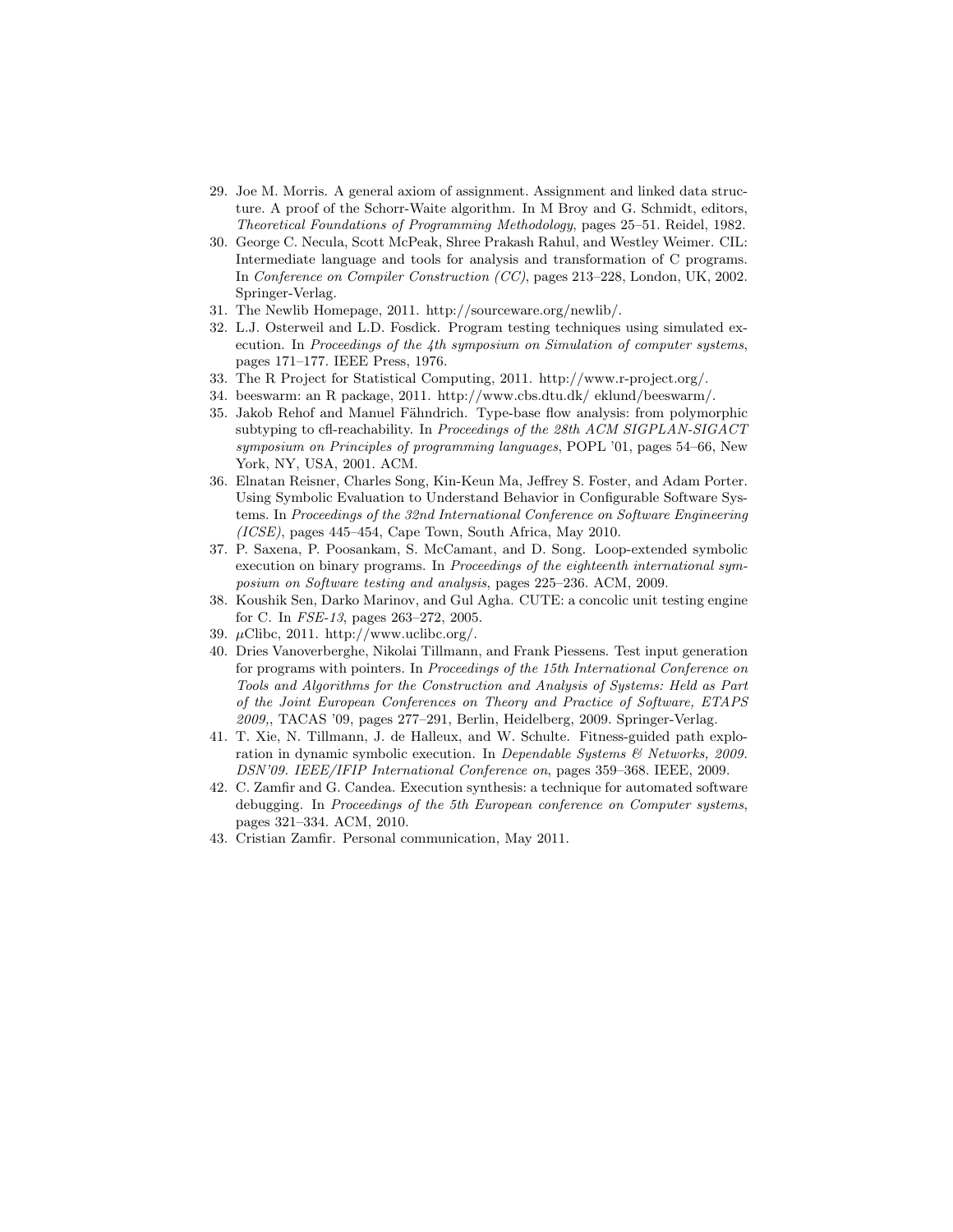## A Beeswarm distribution plots of benchmark results

### A.1 Grouped by strategy

The following plots are beeswarm distribution plots generated in R [33] using the beeswarm [34] package. Each set of plots corresponds to a strategy, and each subplot to a benchmark program from our experiment (Section 4). Each point corresponds to the time it takes for a single run to complete. The points are plotted vertically along the y axis, which is scaled to the slowest run that did not time out for each strategy across all benchmark programs, and randomly dispersed horizontally to avoid overlap. Runs that timed out are plotted either just above the upper limit of y axis, or at 1,800 seconds.

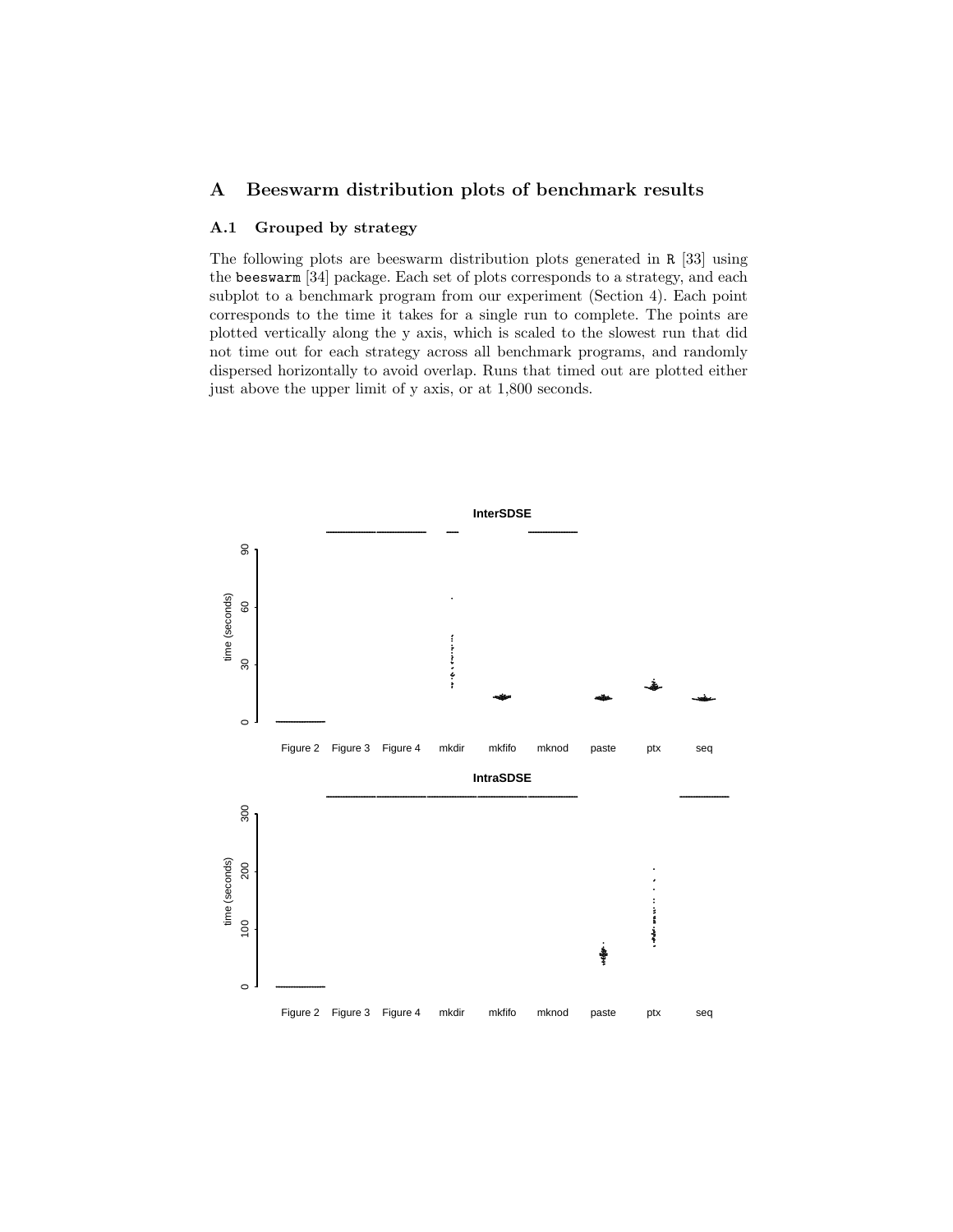



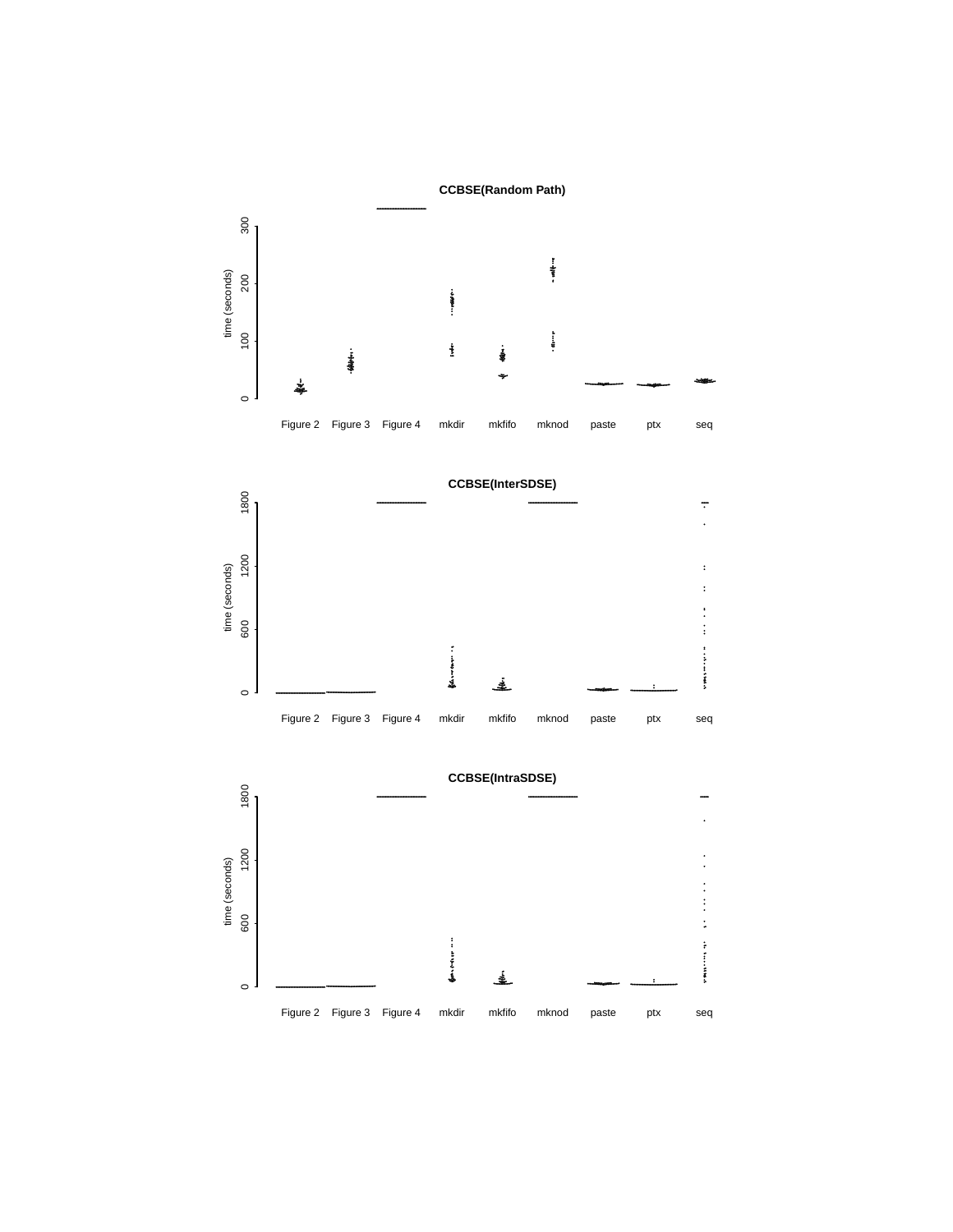



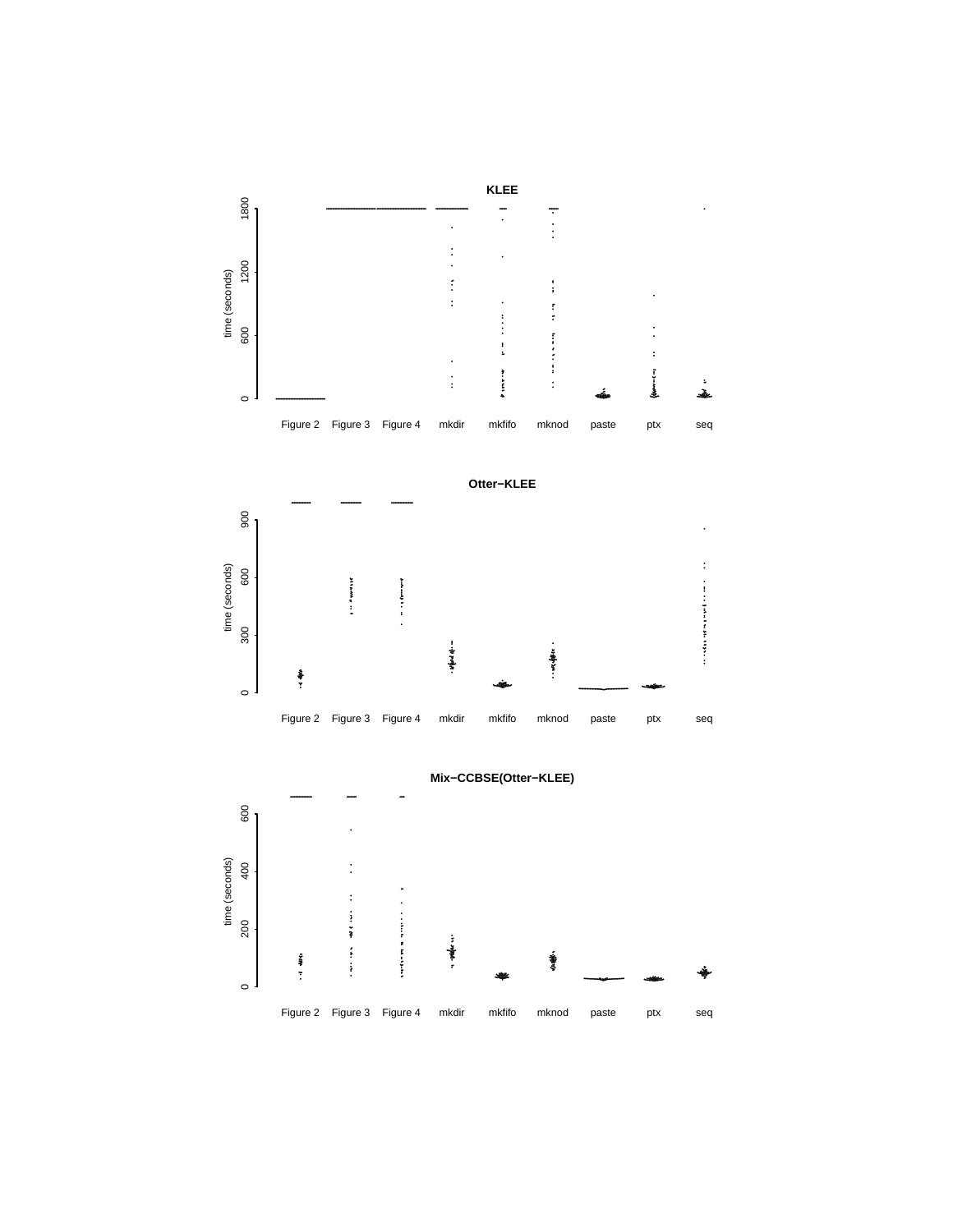





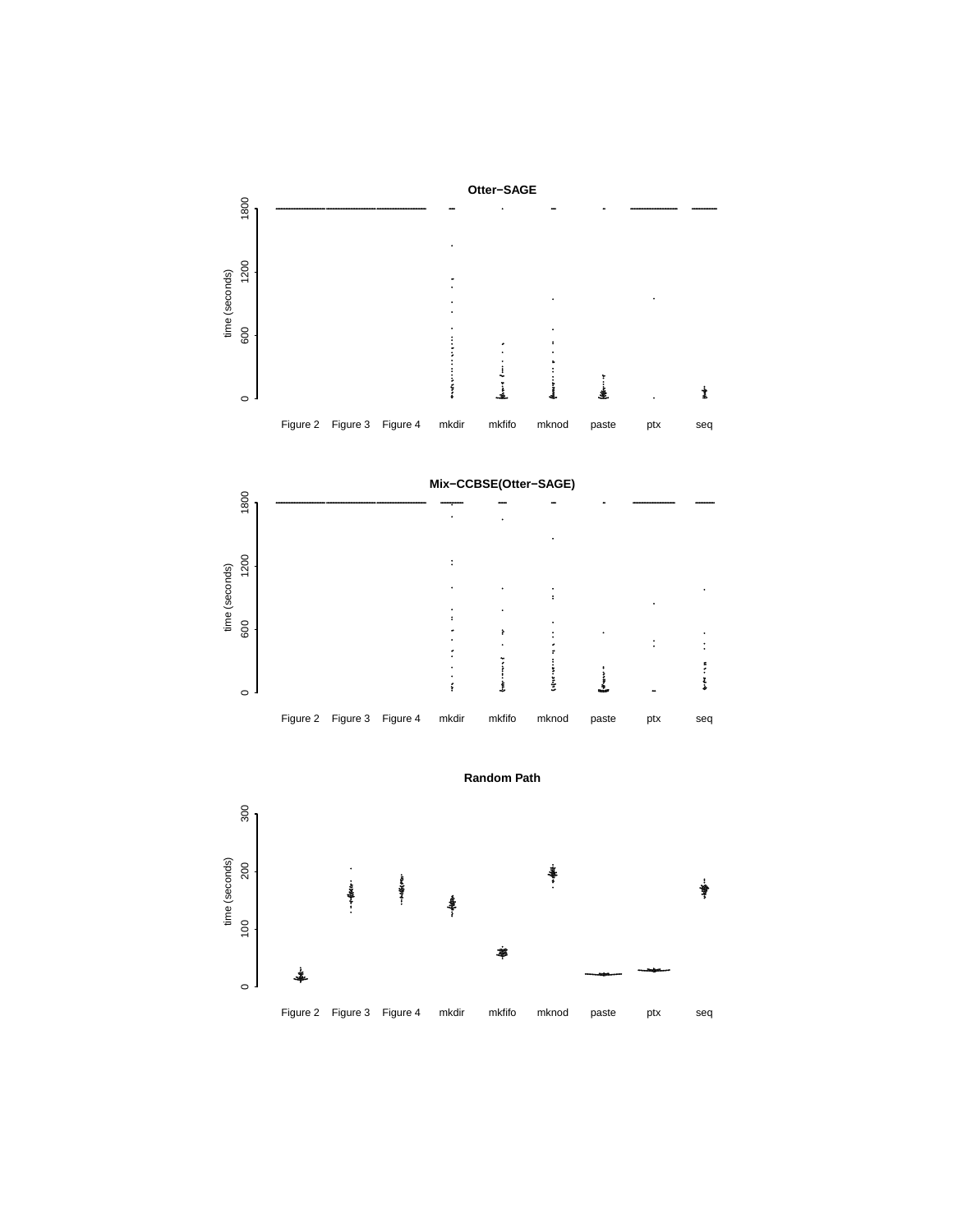

## A.2 Overlaid  $Pure(S)$ , Random Path, Mix-CCBSE $(S)$

To compare Mix-CCBSE strategies against its components, each of the following plots overlays three beeswarm distribution plots:  $Pure(S)$ , which is the standard forward strategy  $S$ , Random Path, and Mix-CCBSE $(S)$ .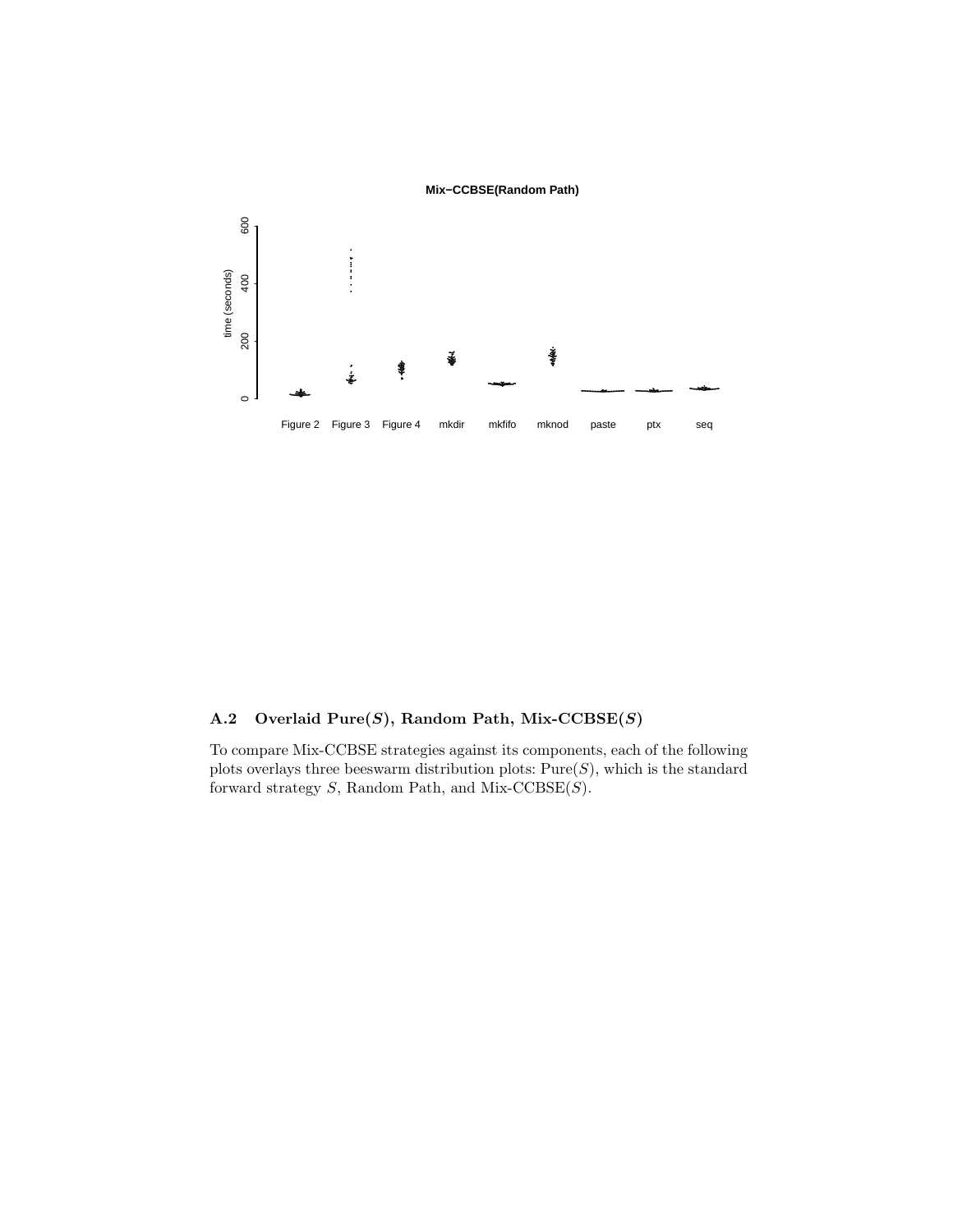

Otter-KLEE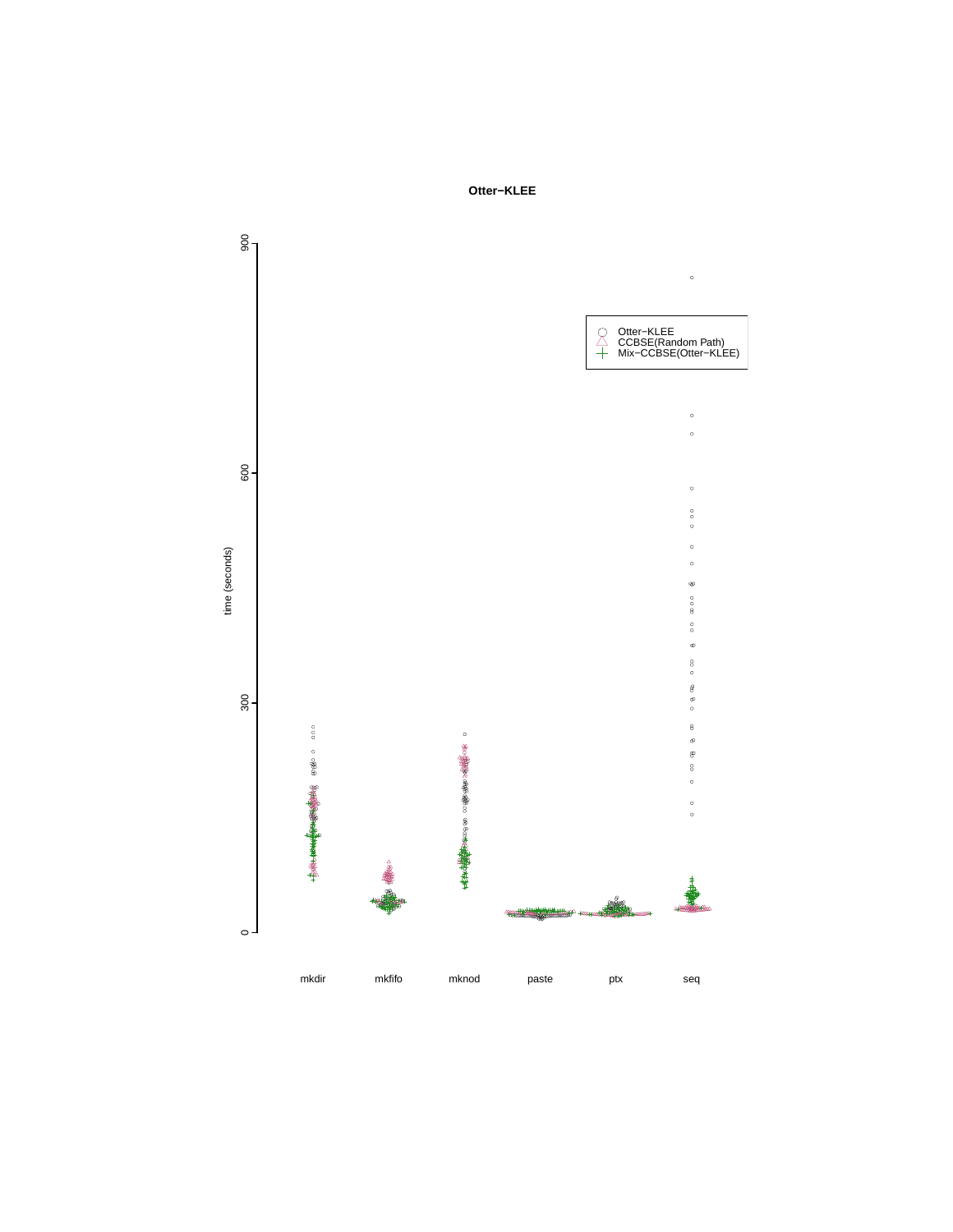

Otter-SAGE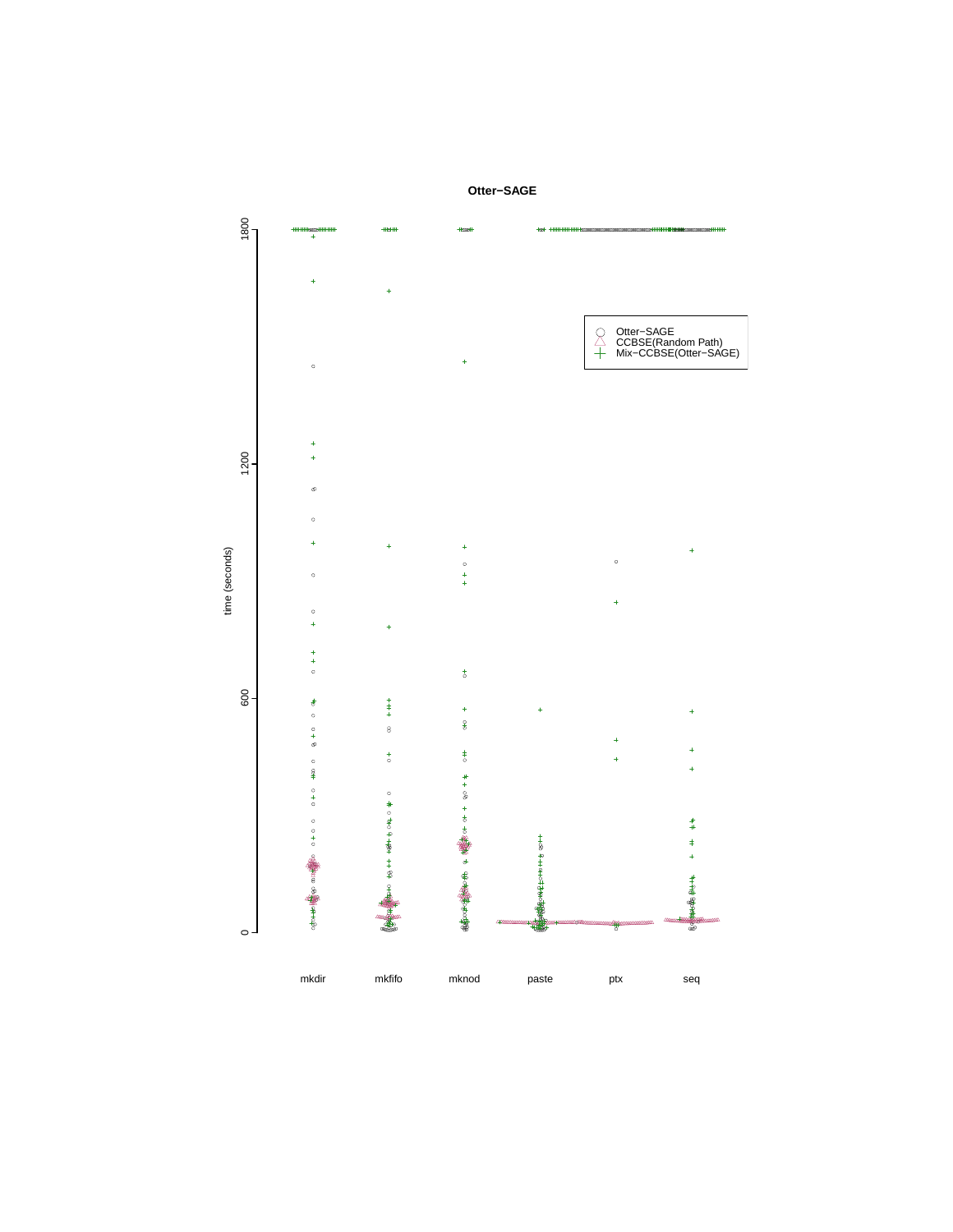

**Random Path**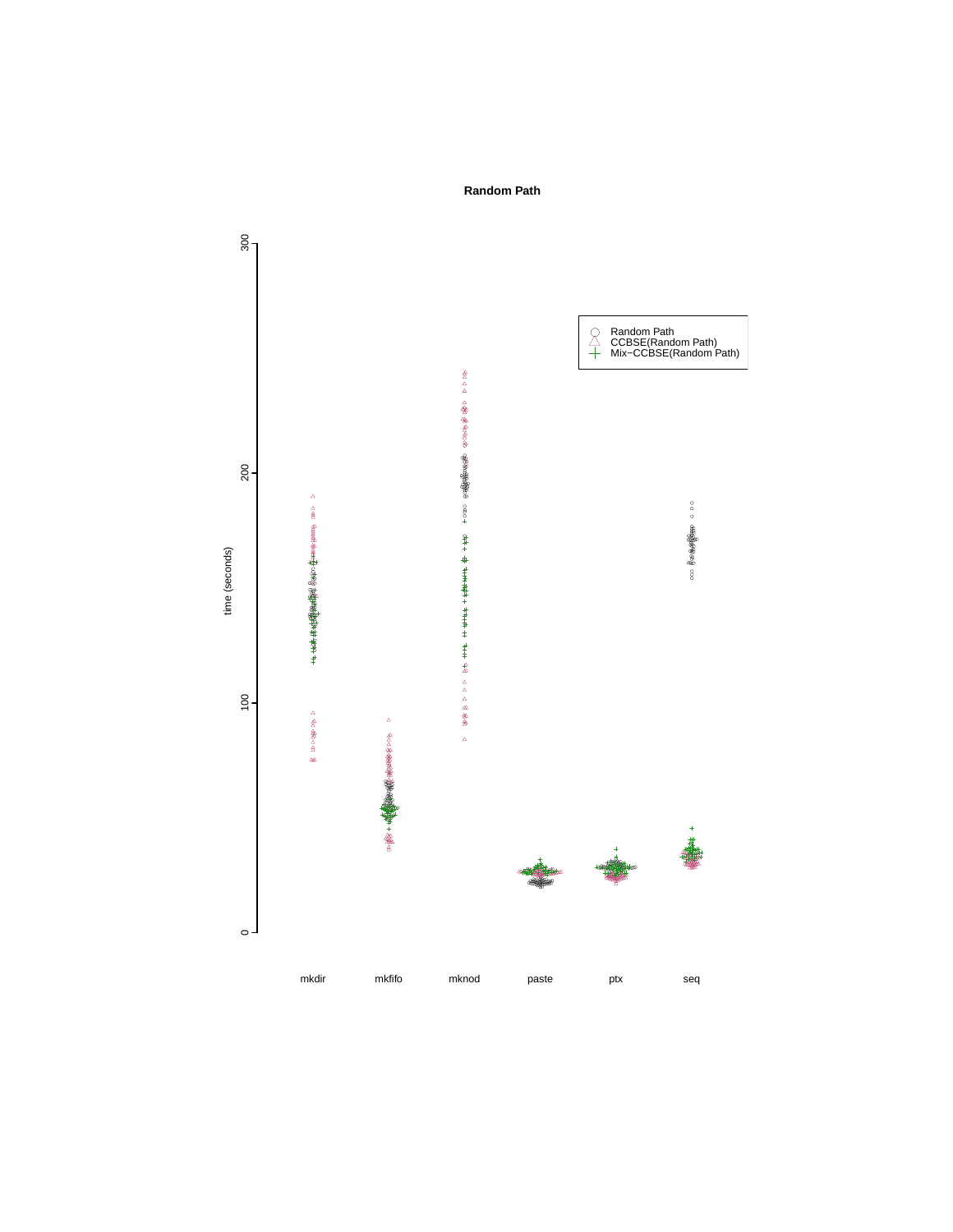#### A.3 Analysis

Many of the distributions in Appendix A.1 are bimodal, which can be seen as two distinct clusters of run times. Since the distributions are observably nonnormal, it is inappropriate to summarize our experimental results using mean and standard deviation statistics. Thus, in Table 1, we report the median and SIQR, which are non-parametric (distribution-agnostic) statistics.

Bimodal distribution in  $CCBSE(RP)$ . CCBSE(RP) is distinctly bimodal for mkdir, mkfifo and mknod, and to a lesser extent for Figure 2. We analyzed these runs and found that, for the faster clusters, CCBSE(RP) found paths from quote to the target line that are also realizable from main. When CCBSE eventually works backwards to main, the search then short-circuits from main through quote to the target line. Thus, these cases demonstrate the advantages of CCBSE.

For the slower clusters, CCBSE(RP) found paths originating from quote that are ultimately not realizable from main. Here, CCBSE(RP) degenerates to pure Random Path with overhead: it works backwards to main (which is the overhead), and then finds a different path to the target. Looking at the Random Path plot in Appendix A.2, we can see that it is indeed the case that the slower cluster in CCBSE(RP) is slightly slower than Random Path.

Bimodal distributions due to time outs. The distributions of several other strategy/program test conditions are also bimodal in that runs either finish quickly or time out. KLEE as well as strategies involving Otter-KLEE and Otter-SAGE seem to exhibit this issue. We speculate that this is due to the coverage-based heuristics used by these strategies: if a run happens to explore paths that cover many of the same lines as the path to the target, the coverage heuristic may then penalize the path to the target, making it more likely to time out. As a result, the timed-out cluster becomes more distinctly separated from the timely clusters, as seen in the plots.

In general, randomness in a strategy can lead to exploration that never reaches the target in certain programs, therefore creating two clusters of timely and timed-out runs.

Mix-CCBSE. At the end of Section 2.3, we explained that we mix strategies with CCBSE in order to get the best of both worlds, but it can as well degenerate to being worse than either. The plots in Appendix A.2 show more examples of the former than the latter.

For Otter-KLEE and Random Path, Mix-CCBSE (as shown by green crosses) tends to be located towards the bottom of the distribution for each program; in the case of Mix-CCBSE(Otter-KLEE) for mknod, it is located at the bottom, i.e., Mix-CCBSE(Otter-KLEE) performs better than either of its constituents alone.

The analysis for Otter-SAGE is less positive: Mix-CCBSE(Otter-SAGE) seems to be as bad as Otter-SAGE alone. We speculate that this is because Otter-SAGE will always run a path to completion, even if the path has reached a point in the